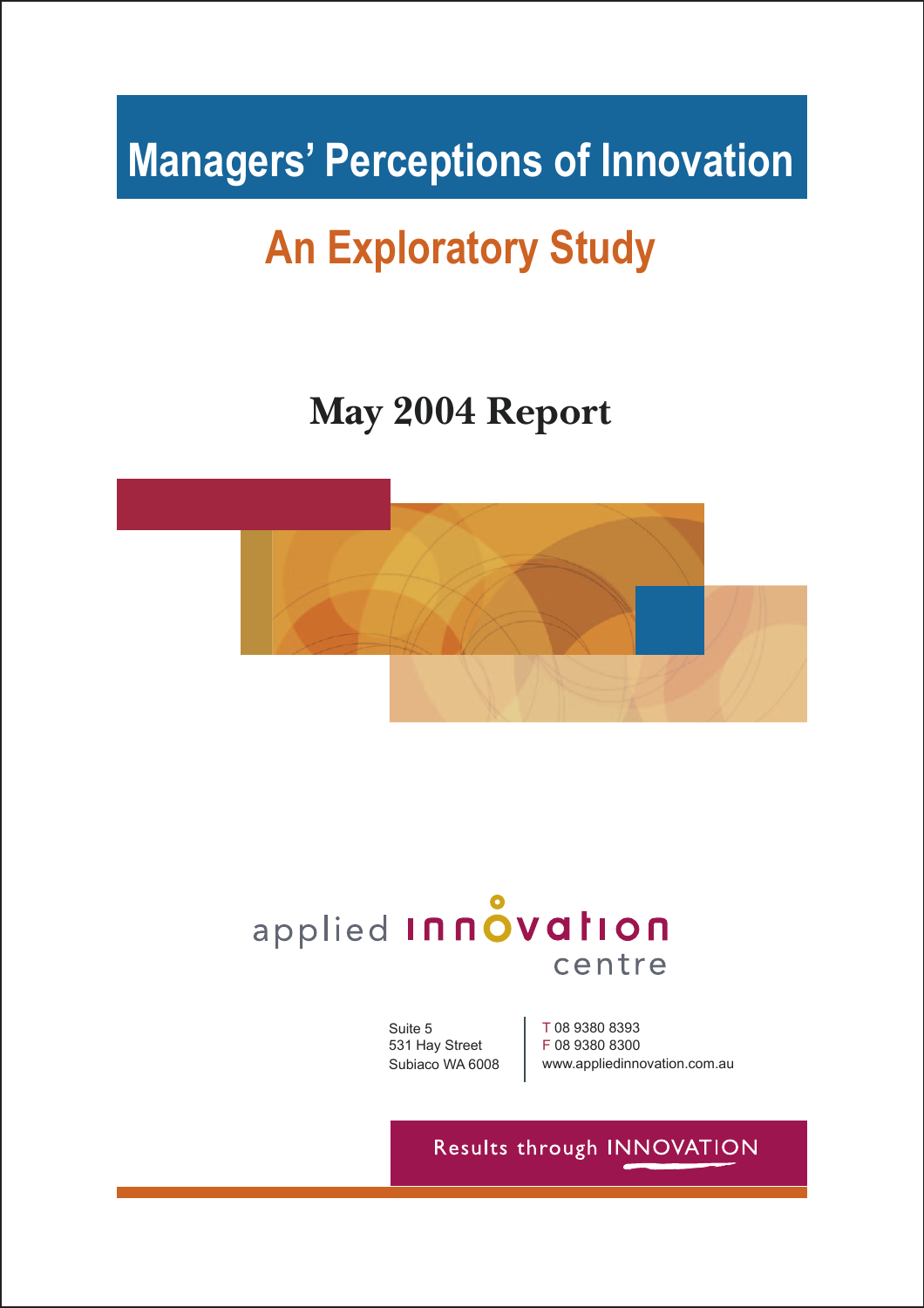#### **CONTENTS**

| <b>Page</b> |     |                                                                                                   |
|-------------|-----|---------------------------------------------------------------------------------------------------|
| $\mathbf 1$ | 1.0 | <b>EXECUTIVE SUMMARY</b>                                                                          |
| 3           | 2.0 | <b>BACKGROUND</b>                                                                                 |
| 4           | 3.0 | <b>KEY FINDINGS</b>                                                                               |
| 4           | 3.1 | Managers' perceptions of innovation                                                               |
| 8           | 3.2 | Types of organisations that have or are developing a formal<br>innovation strategy or methodology |
| 11          | 3.3 | Main factors identified as effectively supporting innovation                                      |
| 13          | 3.4 | Main barriers that constrain innovation                                                           |
| 16          | 3.5 | Innovation metrics                                                                                |
| 17          | 3.6 | Idea management systems                                                                           |
| 20          | 3.7 | Education and training programs for employee creativity<br>and innovation                         |
| 21          | 3.8 | Leaders, authors and authorities on innovation                                                    |
| 22          | 3.9 | Areas in which to pursue further research                                                         |
| 23          | 4.0 | <b>RECOMMENDATIONS</b>                                                                            |
| 24          | 5.0 | <b>METHODOLOGY</b>                                                                                |
| 26          | 6.0 | REFERENCES AND RECOMMENDED READINGS                                                               |
| 30          | 7.0 | <b>SUBJECT INDEX</b>                                                                              |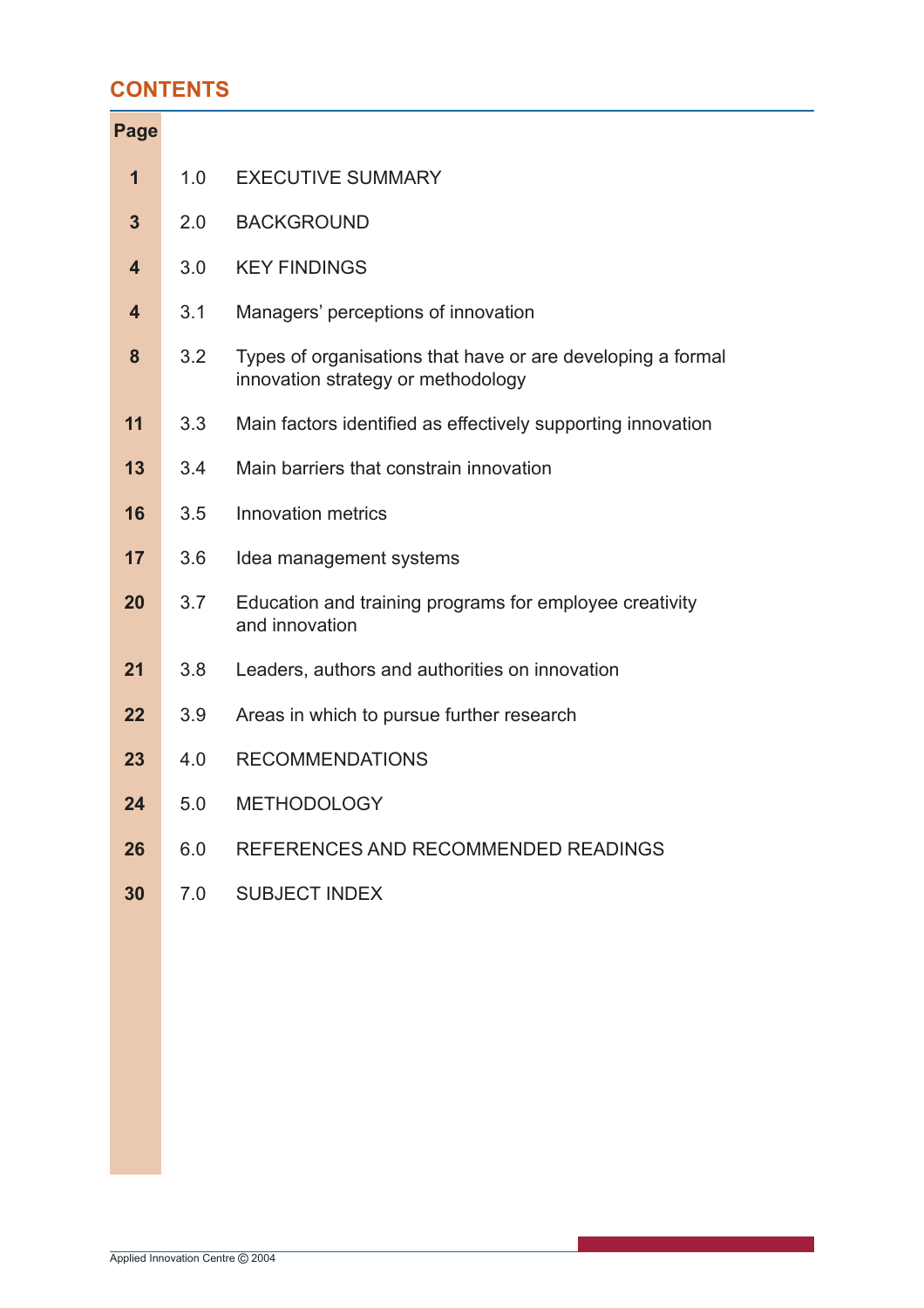#### **1.0 EXECUTIVE SUMMARY**

Innovation in the workplace has been interpreted in a variety of ways. The term has become trendy and so widely used that it is at risk of losing its true meaning. Hence, more knowledge and clarity on the subject of innovation is needed to successfully implement innovation strategies in organisations. This study aims to increase understanding of how innovation is perceived and applied in organisations.

Seventy two (72) managers from forty seven (47) organisations across several industry groups participated in this study.

Qualitative analysis of the interview data provides insight into:

- How managers perceive innovation as a tool for business and organisational effectiveness.
- How innovation is initiated and applied, and how innovation as a strategic process is recognised and rewarded in the workplace.
- ◆ The risks and rewards associated with adopting innovation and how these are addressed to reinforce and sustain innovation initiatives.
- ◆ How managers view innovation in their future operations and how various theories and models fit with various types and sizes of organisations.

Most respondents identified innovation as something new or different  $-$  a new technique or strategy used to improve efficiency and/or problem-solving. A smaller number of managers defined innovation in terms of improvement, while others saw it more as change and strategic planning.

More than half of the managers interviewed  $(69.5\%)$  unequivocally identified their organisation as innovative or not innovative: 32 of these managers, from 22 organisations, considered their organisation innovative and 18 believed their organisation was not innovative. The other 22 respondents (30.5% of the sample) indicated that some sections or departments of their organisation were more innovative than others, that their organisation was somewhat or moderately innovative, or that becoming innovative was part of an ongoing agenda.

Of the 22 organisations said to be innovative:

- 11 were private companies
	- 4 connected to the oil and gas-related industries
	- 6 were information systems and technology-based companies 1 was a financial institution;
- ◆ 6 were State Government Departments;
- $\blacklozenge$  2 were public non-financial corporations (previously State Government Departments);
- $\blacklozenge$  2 were non-profit organisations; and
- ◆ 1 was a Commonwealth Department.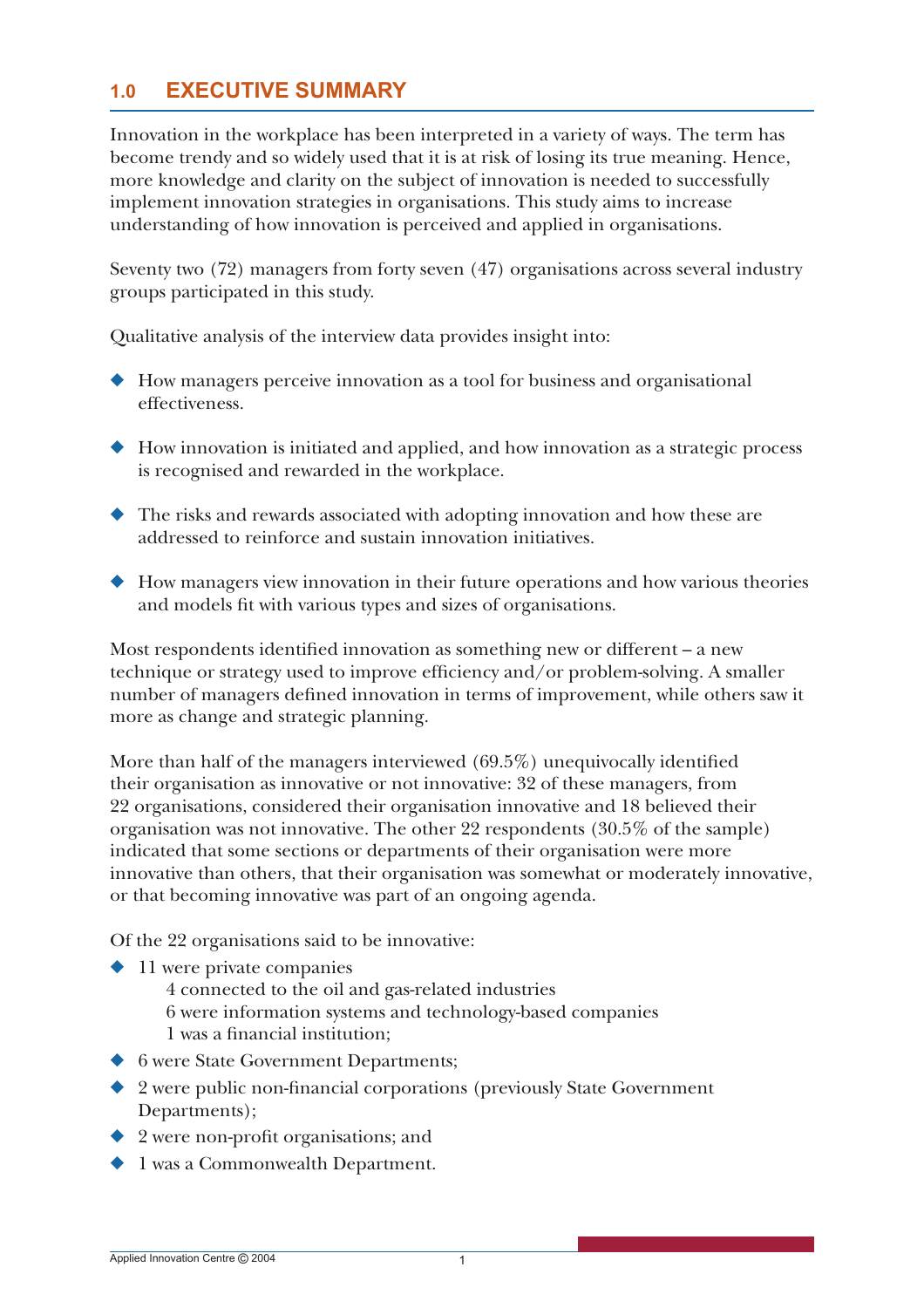Their sizes ranged between 12 and 6,000 employees.

Of the 32 respondents who assessed their organisation as definitely innovative, only three (9.3%) reported having a formal innovation strategy and an allocated budget in place.

The main factors identified as supporting innovation were:

- ◆ Leadership and support from top management;
- ◆ Culture and identity;
- ◆ Rewards and recognition;
- ◆ Competition, deregulation, need and diversity.

Organisational culture, resistance to change, corporate structure, workloads, difficulty in accessing capital to invest in R&D activities and lack of skills were identified as the main barriers to innovation.

Other findings included that there is a general lack of awareness related to:

- ◆ Innovation metrics;
- ◆ Ideas management systems; and
- ◆ Creativity or innovation-educational programs offered to employees.

Of all the managers surveyed only one respondent (1.39%) claimed his/her organisation utilised a system of innovation metrics in order to measure innovation efforts.

Three respondents claimed that their organisation had an idea management system in place.

None of the respondents could confidently claim that their organisation was offering its employees specific creativity or innovation education or training programs.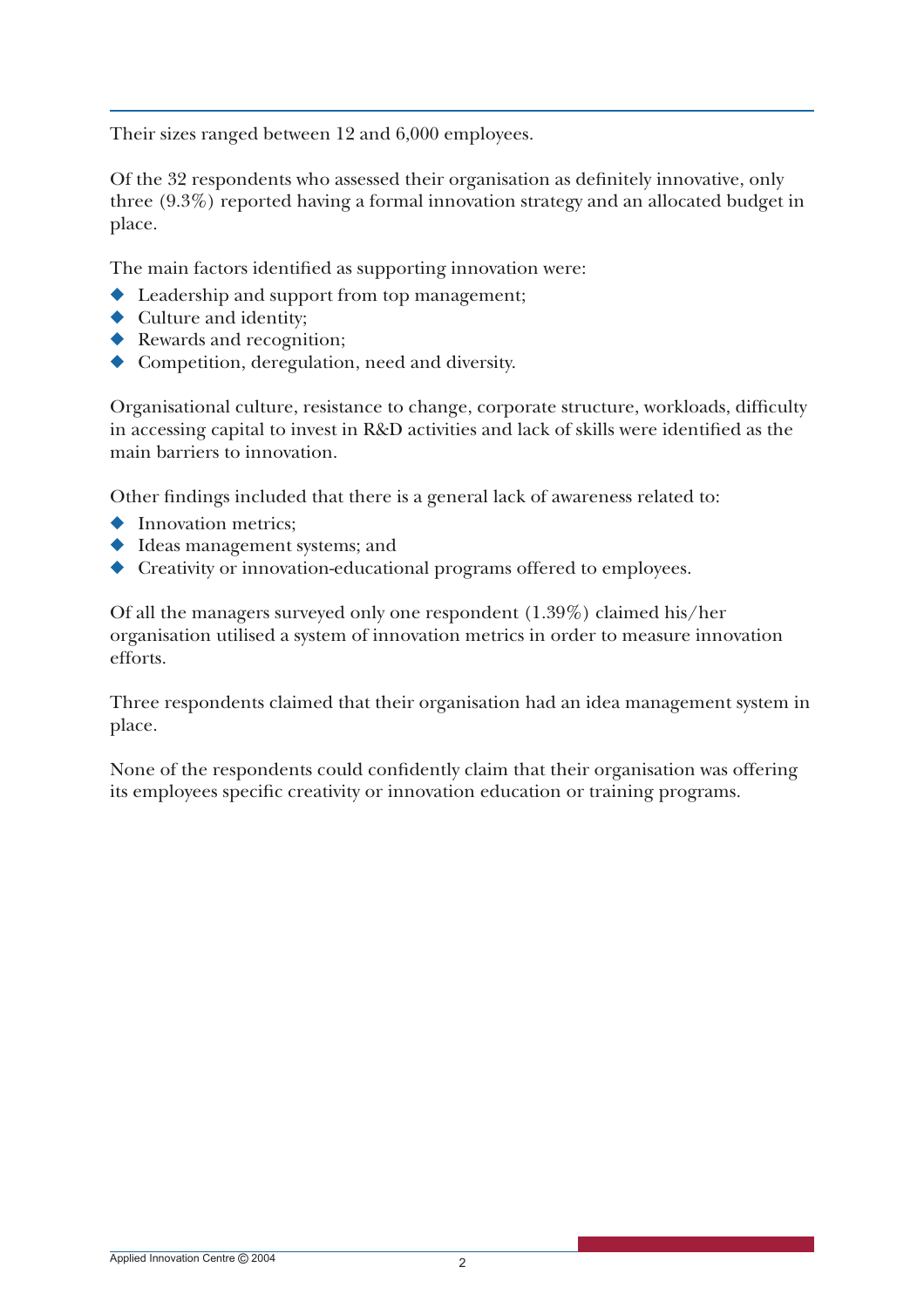#### **2.0 BACKGROUND**

Many people equate workplace innovation with quality and continuous improvement. That is, refining or improving existing structures, systems and processes to come up with better products or services. While these elements are highly desirable and challenging, it could be argued that they are more characteristic of an 'adaptive' culture, as opposed to a truly 'innovative' one.

Innovation in a business context has been associated with ensuring the long-term survival of the organisation, as well as being its key source of distinct competitive advantage. In broad terms, innovation can be defined as *novelty that is useful*.

In an organisational context, and using a more elaborate definition, innovation can be defined as *new solutions or breakthroughs that address current problems and challenges and create new positive outcomes. These may include a mixture of processes, services, patents, licenses, new techniques, managerial and administrative tools, wider leadership practices, or brainsoftware.*

According to international research that has been verified by the experience of the Applied Innovation Centre, there appears to be a consistent link between an organisation's commitment to innovation and its success within its operational environment.

Innovation in the workplace can mean different things to different people. Hence, more knowledge and clarity on the subject are required to enable managers to compare and benchmark their practices against others in order to gain the greatest benefit from the risks associated with implementing innovation strategies in their organisations.

Innovation has become a trendy term. It is so widely used that it is now at risk of losing its meaning. Hence, there is a need to reclaim its true meaning.

Research in the area of innovation has consistently revealed gaps between what organisations say about innovation and what they actually do about it – the innovation gap.

This study explores this gap, focusing on issues around the beliefs, approaches, and barriers to innovation in Western Australian organisations.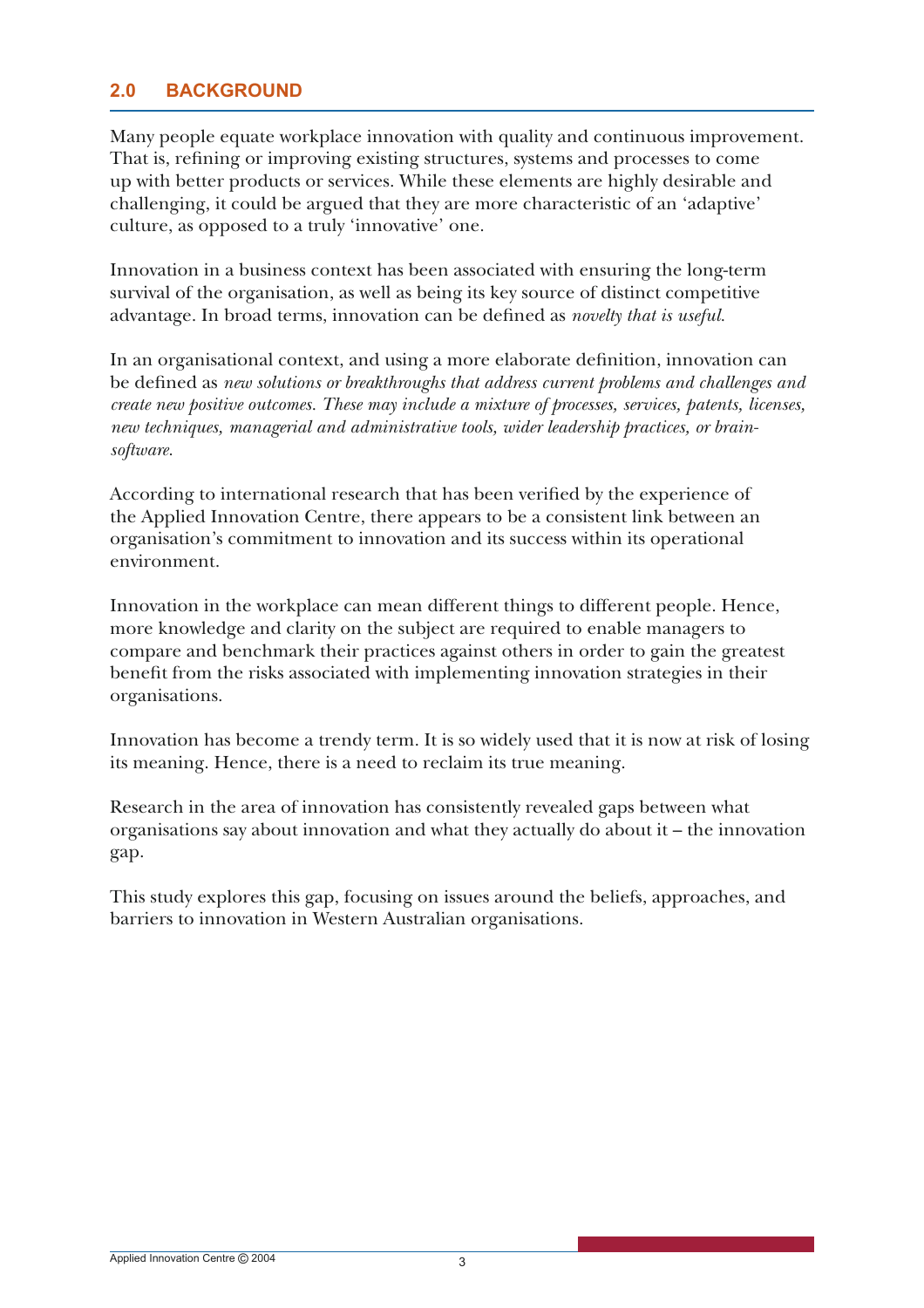#### **3.0 KEY FINDINGS**

The qualitative interviews conducted thus far produced the indicative results outlined in this report. It must be stressed that this is a progress report. Therefore, any findings and recommendations should be viewed as hypotheses that need to be tested through rigorous ongoing investigation before they can be considered conclusive.

#### **3. 1 Managers' perceptions of innovation**

Managers' definitions of innovation, according to frequency of responses, can be categorised in terms of four main concepts:

- 1 Newness or novelty
- 2 Improvement
- 3 Change
- 4 Strategic planning.

The majority of respondents  $(90\%)$  identified innovation as something new or different. For example, new ways of doing things, new processes, new products or services, new solutions, questioning old ways or procedures, different perspectives or breakthroughs. A handful of managers from this group equated innovation to invention.

Not surprisingly, managers from engineering and technology-based companies defined innovation as being technology-based and directly related to research and development (R&D). That is, resulting from the development and application of new technologies to solve specific problems and/or satisfy customer needs. These same managers reported capital investment as the main factor supporting or precluding innovation.

Managers from the private sector tended to place greater emphasis on linking innovation to the development of new ways of exploiting new ideas or opportunities with responding to the need to become more competitive to attract more or better customers. They also linked innovation to financial risk-taking.

The next largest set of definitions, a proportion of which also included some of the responses from the previous category, had an emphasis on quality improvement or efficiency. For example, better ways of doing things within the current scope of the organisation's activities. Best practice was also mentioned within this context.

A small proportion of managers equated innovation with deliberate management processes such as planned change and strategy development.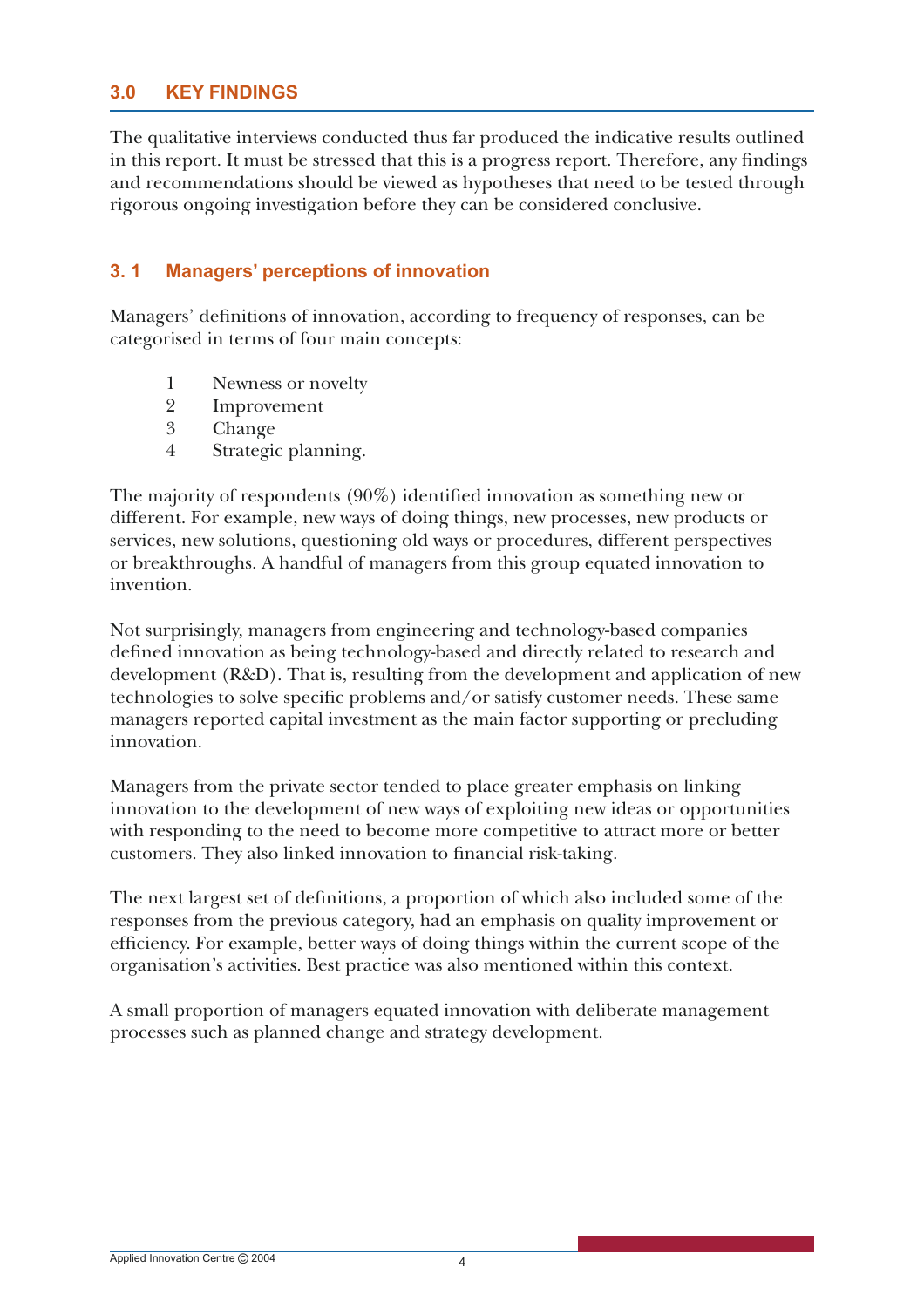#### **Discussion**

These findings are generally consistent with the literature that defines workplace innovation with novelty that is useful (Rixon, 2003; Katz, R. & Luecke, R., 2003; Holt, 1983; Zaltman, et al., 1997) or "coming up with ideas and bringing them to life" (Tucker, 2002, p. 62). More specifically, for a product, process or service to be innovative, three essential criteria need to be meet: Novelty, Resolution, plus Elaboration and Synthesis. Novelty determines the degree to which a product/service is original. Resolution examines the extent to which the product/service solves the problem which motivated its creation. Elaboration and synthesis relate to the stylistic qualities of the product/service and how they will make it appealing, or unattractive, to the ultimate user or consumer(s) (Besemer & O'Quin, 1987).

The Western Australia Government defines innovation as "the process of turning" ideas, knowledge and creativity into new business opportunities or increased productivity through the adoption of new technologies, processes and work practices. Innovation can apply to both what a business does (product innovation) and how it does it (process innovation) (Government of WA, 2003, p. 24).

Hence, taking 'newness or novelty' as integral to innovative problem-solving, focusing on the way individuals, teams and organisations engage in ideas generation and decision-making processes becomes a critical issue. That is, creativity in problemsolving is the main driver of new knowledge (innovative solutions). However, this needs to be supported by appropriate mechanisms that include expansive research for information, allow risk in attempting innovative solutions, and accept challenge as a developmental tool.

Although less widely accepted – and, it could be argued, to be more typical of an 'adaptive' culture, as opposed to a truly 'innovative' one – the notion that innovation equates to continuous improvement (that is, refining or improving existing structures and systems to improve products or services) is also mentioned in the literature. Katz & Luecke (2003), for example, make the distinction between 'incremental' and 'radical' innovation. Similarly, Gryskiewicz &Taylor (2003) distinguish between 'incremental' and 'breakaway' innovation. The incremental approach improves on the original idea or performs a process better without fundamentally changing the existing system or framework. In contrast, the radical or breakaway approach challenges the definition of the problem and invites a new solution by presenting the challenge or problem in a completely new way. In a nutshell, while the first approach attempts to solve problems in an orthodox manner, the latter uses a less orthodox or conventional approach.

From a risk-taking viewpoint, the incremental approach defaults to making minor changes and 'safe' decisions. Contrastingly, the radical or breakaway innovation (sometimes also referred to as 'breakthrough' or 'discontinuous' innovation) requires taking more risk by pursuing a novel approach, which in turn is more disruptive to the system or organisation.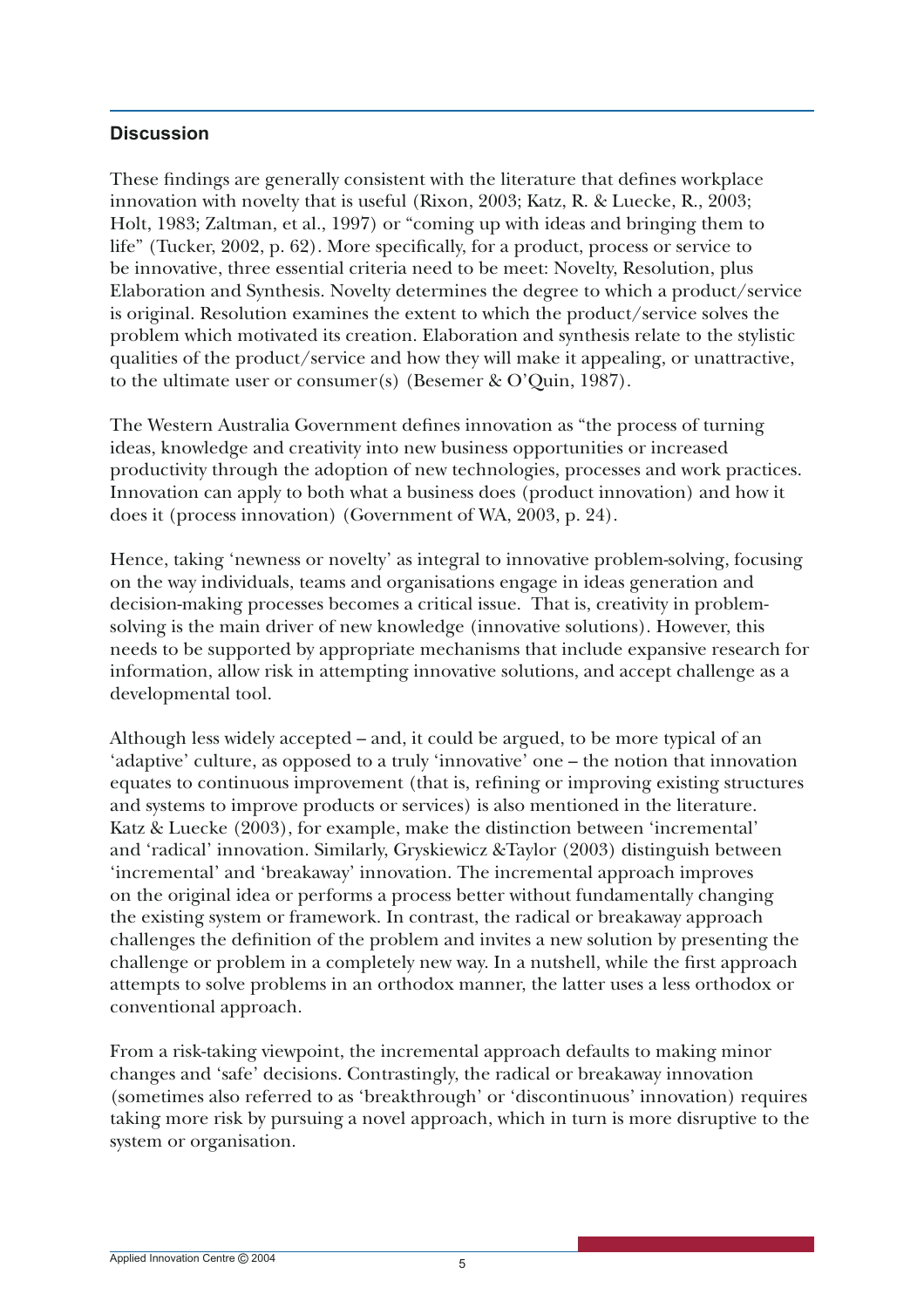From a more rigorously tested and sounder theoretical perspective, and still in line with the distinctions above, Kirton's (1976) Adaptor-Innovator (A-I) theory is useful to consider. This approach views individuals' preferences or styles in problem-solving, decision-making and creativity in a continuum, as opposed to two different, or opposing, types. The continuum would appear as:

#### **Adaption Innovation**

In short, (A-I) theory is a model of problem-solving and creativity that aims to increase collaboration and reduce conflict within groups. It explores how wide diversity within a team affects problem-solving, creativity and effective management of change. Adaptors prefer to create change by working within the existing paradigm, while innovators prefer to create change by challenging the paradigm.

(A-I) theory also allows examining organisational structures, managerial functions and behaviours of adaptors and innovators. For example, organisations operating in relatively stable and predictable environments, and therefore tending to be more mechanistically structured, will require managerial skills that contribute to continuity and efficiency. In contrast, more market-oriented organisations operating in more frequently changing and competitive environments, which are more organically structured, require managers who can cope with external change and the strategies of competitors.

The table on the next page provides a summary of behavioural characteristics of each style in various contexts.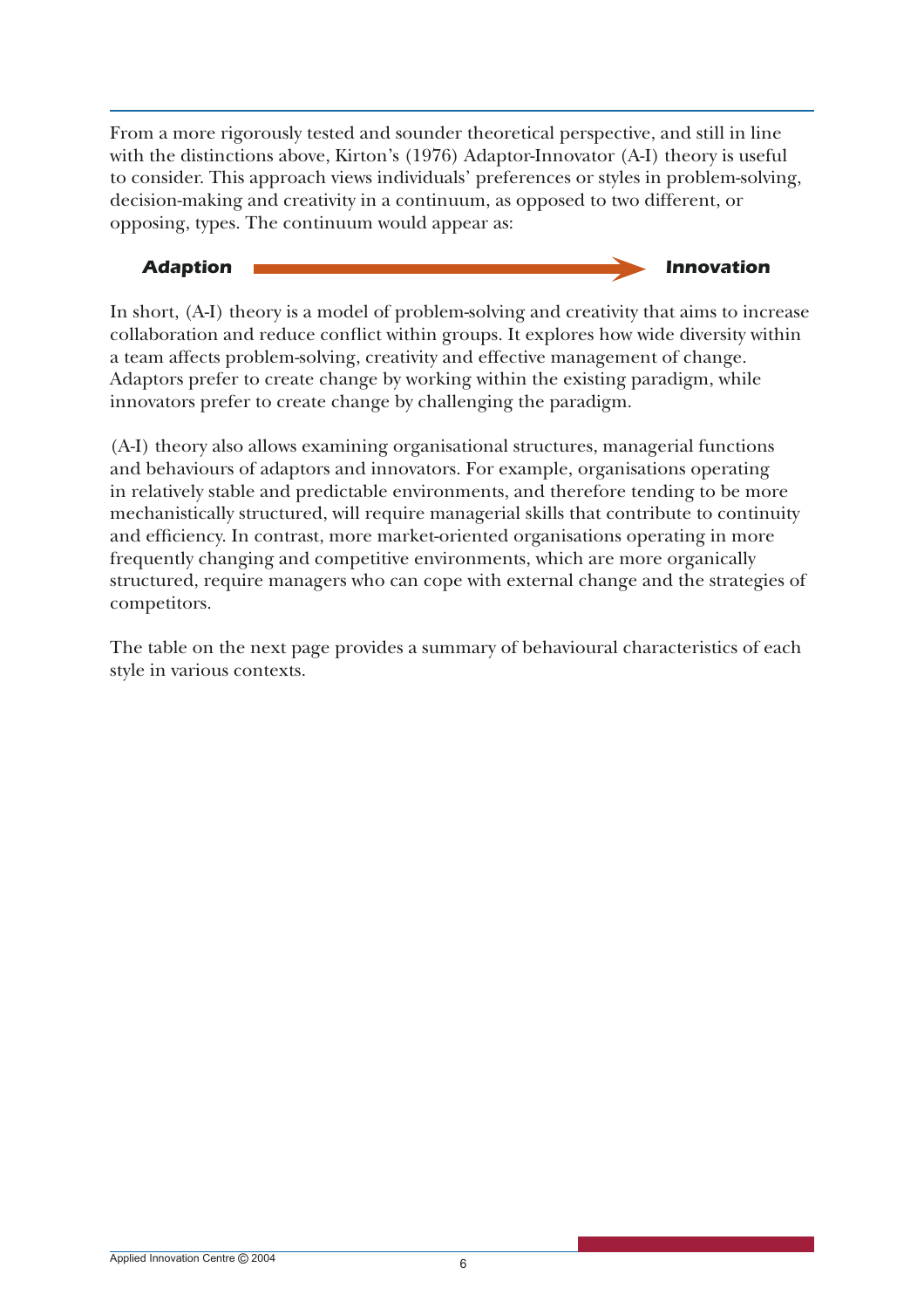#### **Summary of Characteristics of Adaptors and Innovators**

|                             | <b>Style</b>                                                                                                                                                                                                                 |                                                                                                                                                                                                                                                                  |  |
|-----------------------------|------------------------------------------------------------------------------------------------------------------------------------------------------------------------------------------------------------------------------|------------------------------------------------------------------------------------------------------------------------------------------------------------------------------------------------------------------------------------------------------------------|--|
| <b>Context</b>              | <b>Adaption</b>                                                                                                                                                                                                              | <b>Innovation</b>                                                                                                                                                                                                                                                |  |
| <b>General attributes</b>   | Individuals who are more adaptive<br>approach problems within given<br>terms of reference, theories and<br>policies and strive to provide<br>solutions aimed more at being<br>'better' than different.                       | Individuals who are more<br>innovative tend to detach the<br>problem from the way it is usually<br>perceived, are able to produce less<br>expected and more novel solutions<br>that are seen as being 'different'.                                               |  |
| <b>Problem definition</b>   | Adaptors tend to accept the<br>problem as defined within any<br>generally agreed constraints.<br>Early resolution of problems,<br>limiting disruption and immediate<br>increased efficiency are important<br>considerations. | Innovators tend to reject the<br>generally accepted perception<br>of problems and redefine them.<br>Their view of the problem might<br>be hard to get across. They seem<br>less concerned with immediate<br>efficiency, looking to possible long-<br>term goals. |  |
| <b>Solution generation</b>  | Adaptors prefer to generate a<br>few novel, creative, relevant<br>and acceptable solutions aimed<br>at 'doing things better'. These<br>solutions are relatively easier to<br>implement.                                      | Innovators generally produce<br>numerous ideas, some of which<br>may not appear relevant or be<br>acceptable to others. Such ideas<br>often contain solutions which result<br>in 'doing things differently'.                                                     |  |
| <b>Policy formation</b>     | Adaptors prefer well-established,<br>structured situations. They are best<br>at incorporating new data or events<br>into existing structures or policies,<br>making them more efficient.                                     | Innovators prefer less structured<br>situations. They use new data as<br>opportunities to set new structures<br>or policies, accepting greater risk<br>to the current paradigm.                                                                                  |  |
| In organisations            | Adaptors are essentially for the<br>ongoing functions, but in times of<br>unexpected changes may have<br>some difficulty moving out of their<br>established role.                                                            | Innovators essentially excel in<br>times of change of crisis, but may<br>have trouble applying themselves<br>to ongoing organisational<br>demands.                                                                                                               |  |
| <b>Perceived behaviours</b> | Adaptors are seen by innovators<br>as sound, conforming, safe,<br>predictable, inflexible, wedded<br>to the system and intolerant of<br>ambiguity.                                                                           | Innovators are seeing by adaptors<br>as glamorous, exciting, unsound,<br>impractical, risky, abrasive, and in<br>threatening the established system<br>as causing dissonance.                                                                                    |  |

Kirton (1999)

Needless to say, the above differences in styles, in which individuals approach problems or address challenges in organisations, have important implications for the management of diversity and organisational change. Therefore, an accurate understanding (A-I) theory is useful for leaders in assisting the management of change.

Invariably, as also identified by some respondents, innovation is linked to strategic commitment and change (Rixon, 2003).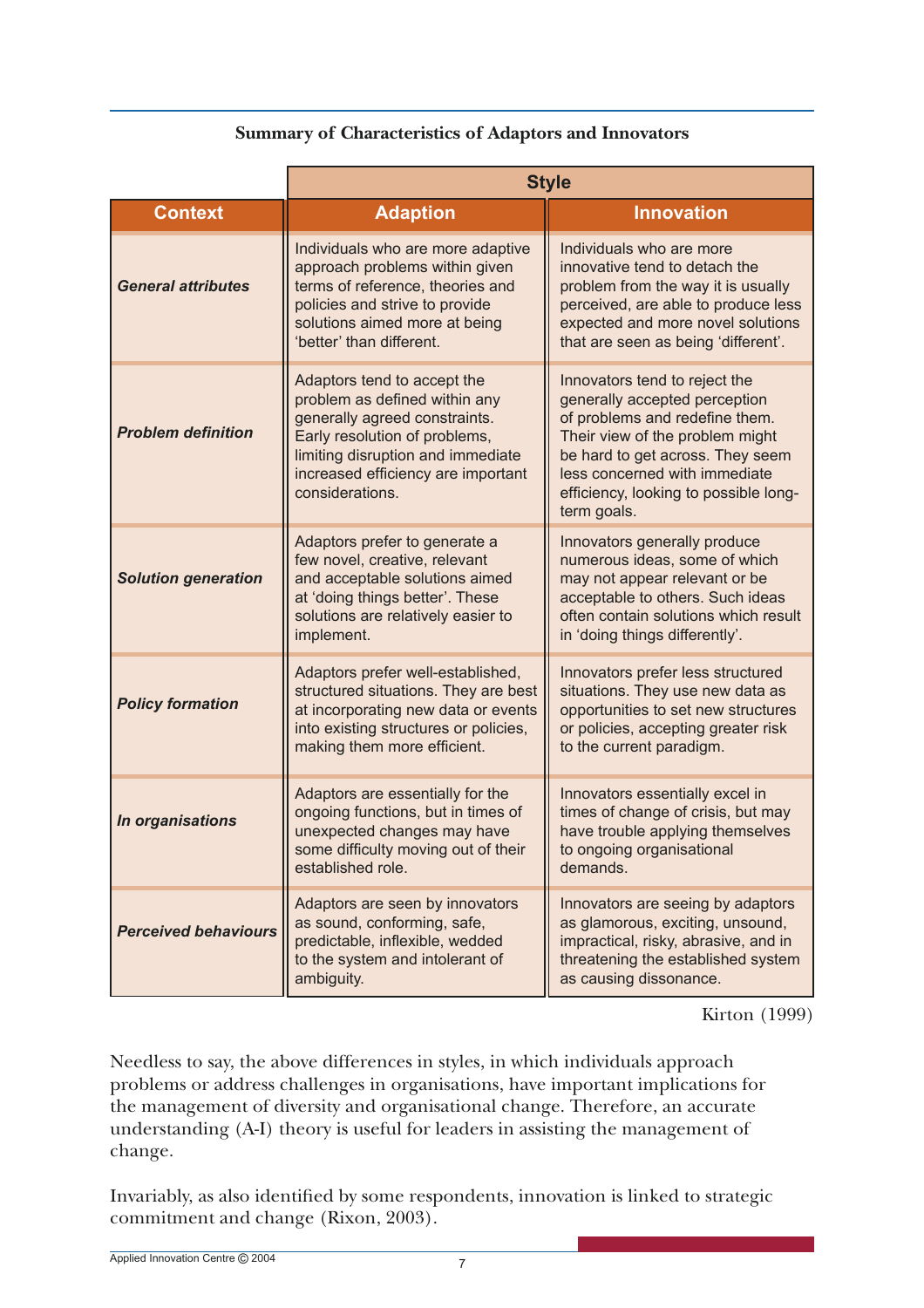#### **3.2 Types of organisations that have or are developing a formal innovation strategy or methodology**

#### **3.2.1 Innovation in organisations**

Responses to this question fell into three main categories:

1 Participants who confidently reported their organisation as being innovative:

44.5% of all responses (32 of the 72 participants)

2 Those who reported their organisation as not being innovative:

25% of all responses (18 participants)

3 Participants who provided an innovation rating or elaborated on their responses:

> 30.5% of all responses (22 respondents) chose to rate their organisation on a Likert-type scale ranging from 0 (no innovation at all) to 7 (as innovative as is possible). This yielded an average innovation rating score of 4.25.

*Elaborated responses* included statements such as:

- We are slowly becoming more *innovative*
- ◆ *We are innovative to some extent*
- ◆ *Our organisation is innovative in patches*
- We are innovative in distinct areas or departments of the organisation
- We are innovative compared with other organisations in the same industry

It should be noted that there was more than one respondent from some organisations (the respondent average per organisation was 1.53).

#### **3.2.2 Innovation strategy**

Of the 32 respondents who assessed their organisation as definitely innovative, only three (9.3%) reported having a formal innovation strategy and an allocated budget in place. One organisation was reported as working towards that end, and two were apparently considering or contemplating doing so. The rest equated their strategic plan and/or vision, business model, decision-making processes, or conducting innovation groups with having a formal innovation strategy.

Even respondents who rated the innovation level of their organisation as above average reported a lack of an innovation strategy, allocated innovation budget, or appropriate innovation-related methodology.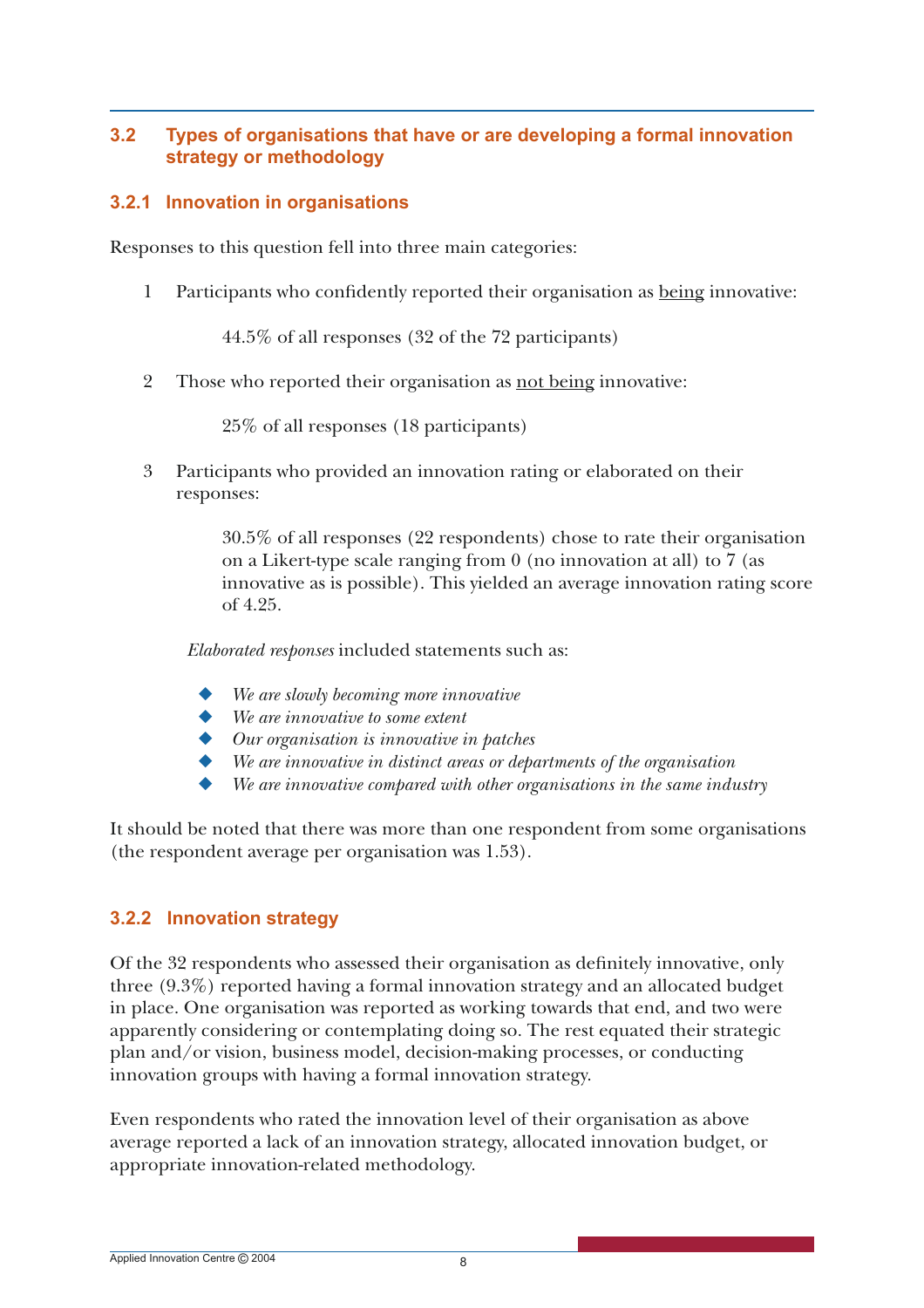#### **3.2.3 Organisational size**

The size of organisations that were rated as being currently innovative by the respective respondents ranged between 12 and 6,000 employees.

#### **3.2.4 Industry sectors**

Of the 22 organisations identified as being innovative by the 32 participants outlined above:

- ◆ 11 were private companies
	- 4 connected to the oil and gas-related industries
	- 6 were information systems and technology-based companies
	- 1 was a financial institution;
- ◆ 6 were State Government Departments;
- $\blacklozenge$  2 were public non-financial corporations (previously State Government Departments);
- $\triangle$  2 were non-profit organisations; and
- ◆ 1 was a Commonwealth Department.

*\*The classifi cation criteria used was the Government Finance Statistics (GFS) framework published by the WA State Government* 

#### **Discussion**

It appears that only around 6% of the sampled organisations actually have a formal innovation strategy in place. However, this builds to recognition in over 86% of individual participants of some consideration or development of innovation processes when a scale, as well as a simple yes/no response, is allowed.

It would appear that size does not necessarily influence the extent to which an organisation is innovative, or intending to be through adoption of innovative measures. Large organisations have traditionally been considered as less innovative; however, nothing related to organisational size precludes creativity and innovation. In fact, models to generate creativity and innovation in large organisations were described by Schumann (1993) at least ten years ago.

Our findings also indicate that a fairly large proportion of State Government organisations (typically 'large' bodies) are currently curious about innovation, have an awareness of the concept and its potential benefit, and have spent time in debate and discussion on the subject.

It may be that some organisations (eg: oil and gas related organisations) have inherited methodologies and systems from their overseas parent companies which are targeted at making innovation happen. These types of organisations may already support innovation as a part of the workplace culture. Others appear to have 'borrowed' or 'imported' innovation approaches from partners, owners or jointventure collaborators.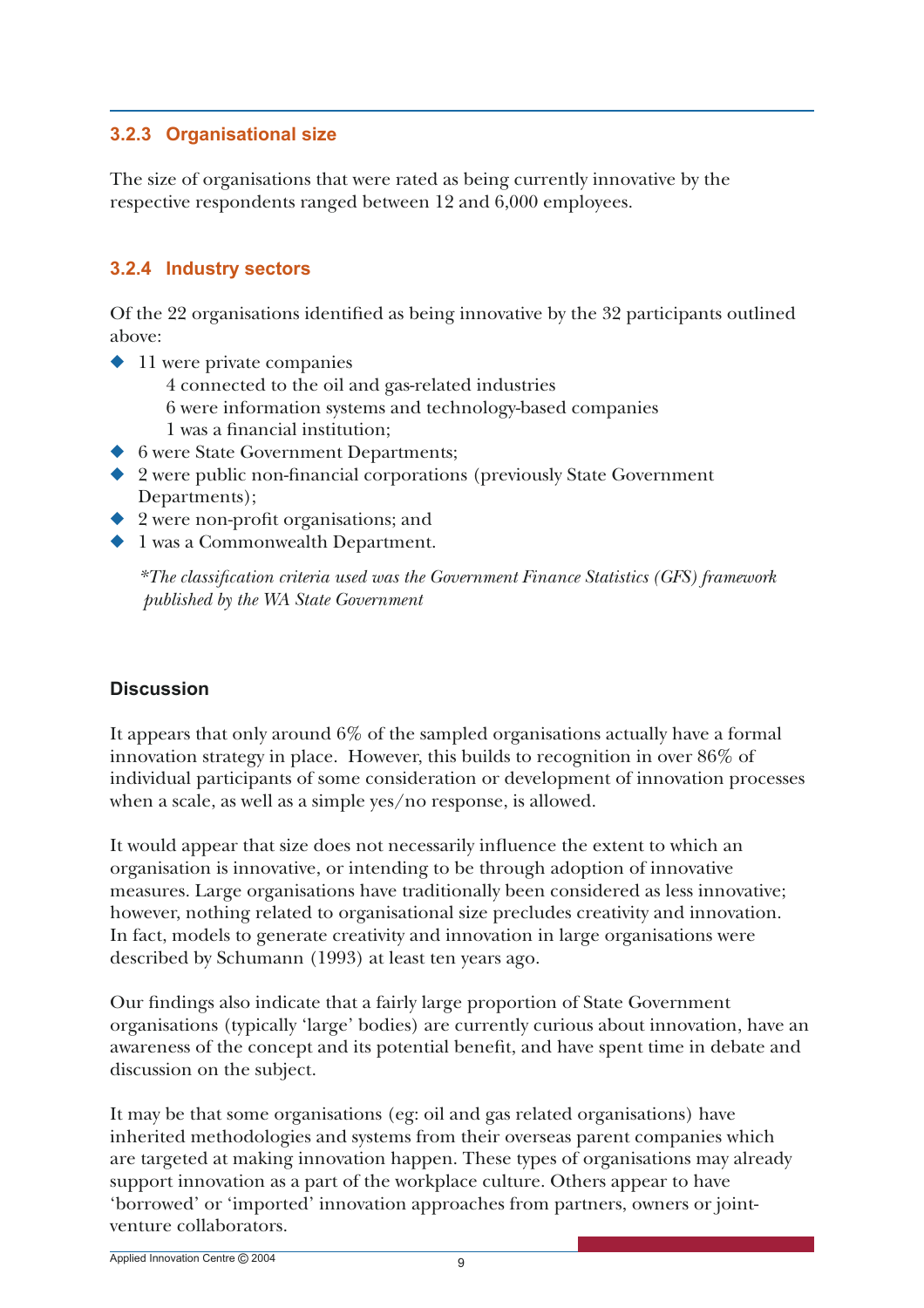Embracing innovation needs careful management in itself. For example, one organisation in the sample was reported as reviewing the re-introduction of an innovation strategy because the first attempt, which was installed by their parent company, was not fully embraced. In engaging in innovation strategy and implementation processes, distinctions can be made between emergent, imposed and imported innovation (Sauer & Anderson, 1992).

*Emergent innovation* refers to a type that is entirely developed by the organisation. Common sources of this are internal processes that assimilate and interpret intelligence gathered from customers, competitors and suppliers.

*Imposed innovation* refers to an innovation process imposed by an outside body. Typically, this might arise in the form of a CEO who is installed into an organisation by a parent body or shareholder group.

The term *imported innovation* is used where a department or sub-unit directly imports a work practice or system from another section within the organisation, or from another organisation.

Even with these definitions and processes, innovation is often 'articulated' but not 'enacted' (Anderson, et al., 1990). In other words, many organisations profess to support innovation, but little is actually done to install necessary resources, policies, systems etc. Consistent with this were those respondents who indicated that their organisation was innovative, but lacked an innovation strategy, allocated innovative budget, or innovation methodology.

A similar phenomenon occurs with the concept of values. Some organisations in the sample have the word 'innovation' included in their mission statement or as a corporate value. However, it is important to make a distinction between 'espoused values' and 'values in action'. Espoused values are the values to which the organisation claims to adhere. Sometimes, those values are also referred to as 'aspirational values' (that is, reflecting behaviours the organisation aspires to). Contrastingly, values in action are those that the organisation actually uses in its decision-making processes and that directly guide the behaviour of its members.

In fact, our research indicates that some of the most innovative organisations we spoke with did not necessarily have the word innovation included in their corporate literature, but rather displayed a strong culture of customer focus (enacted, as opposed to espoused). This included continuously gathering feedback from their customers, acting on it by patiently introducing and piloting small incremental changes, and measuring and evaluating outcomes.

Hence, it is important to determine whether innovation is philosophical or ethical in tone, or whether it provides quite specific everyday criteria by which decisions are made and priorities set. Needless to say, there will always be a gap or dissonance between the two. The critical question is: how big is that gap in your organisation?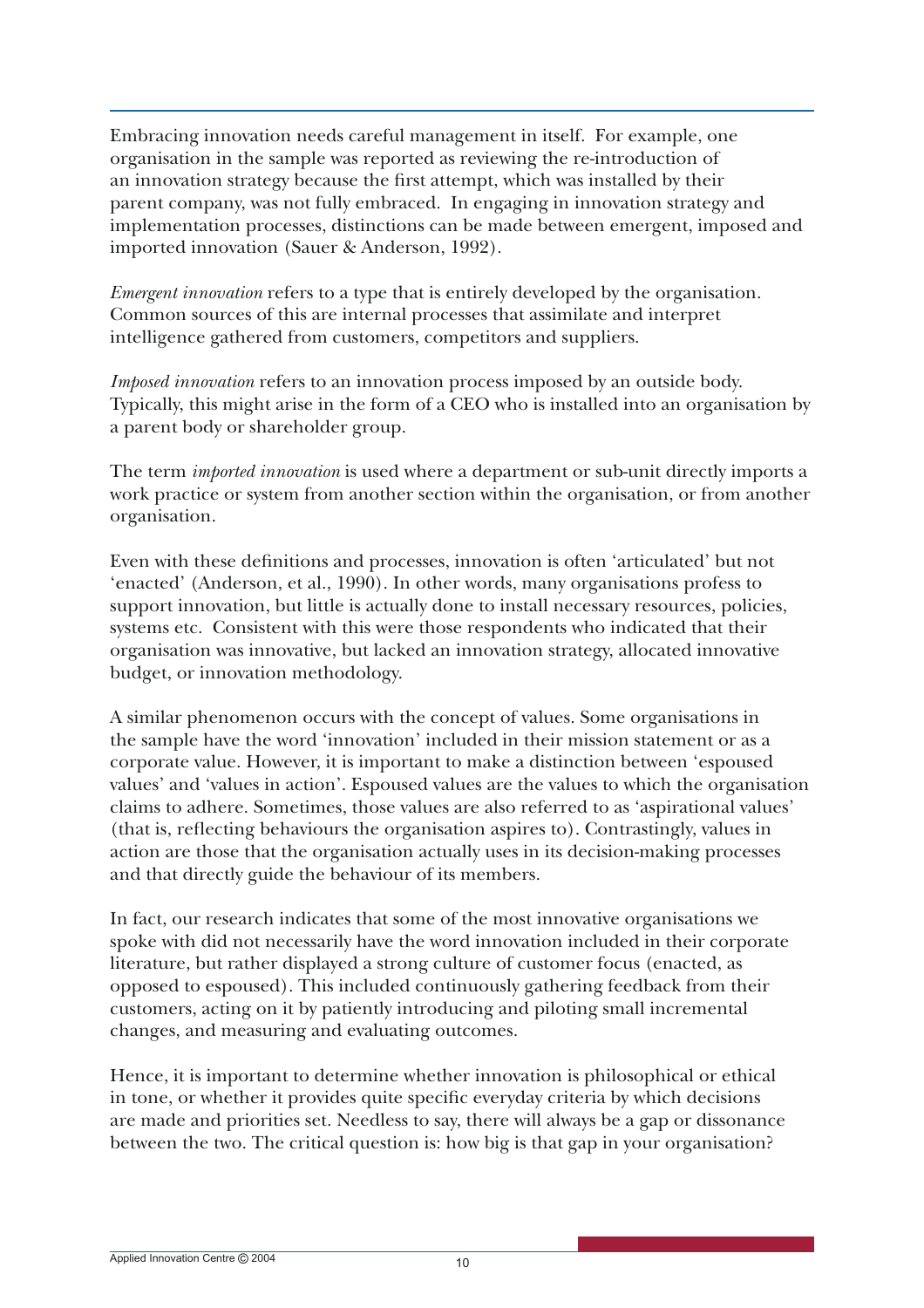#### **3.3** Main factors identified as effectively supporting innovation

Effective support for innovation was categorised in five clusters. The rank order reflects the frequency of response provided by participants.

- 1 Leadership and support from top management
- 2 Culture and identity
- 3 Rewards and recognition
- 4 Environment, competition, need and diversity
- 5 Information technology infrastructure, policies and procedures

Leadership and support from top management was the factor mentioned most in the context of an organisation embracing innovation. Typically, leaders supporting innovation were described as strategic thinkers and individuals who are able to empower others. This factor was also supported, by inference, by a small number of respondents who reported that lack of leadership, commitment and support from top management had led to a decline, if not stagnation, of innovation efforts in the organisation.

Culture and identity were reported as critical in determining how innovation would develop. Generally, respondents from high technology industries and commercialised organisations were more likely to state that being innovative was part of organisational culture in their workplace. This environment was described by one respondent as a culture where innovation would be "celebrated".

Rewards and recognition, both in monetary and non-monetary terms, were also highlighted as important factors that fostered innovation. Insufficient data is available thus far to establish precisely the nature, size and distribution of rewards offered by organisations (eg: whether rewards are team or individually based).

Environment, competition and need referred to the role of innovation in an organisation becoming more competitive and/or flexible because of market forces, legislation and other factors outside the control of the organisation - in short, the need to adapt and change to ensure the long-term survival of the organisation. Two participants stated: "Necessity is the mother of invention".

Diversity - namely different fields of expertise, skill variety, and cultural backgrounds was also identified as a factor supporting innovation. This finding refers to the 'Origin of developmental solutions' section of the model proposed in Section 3.1.

This quest for information and solutions from diversified fields is again reflected in information technology, infrastructure, policies and procedures. These are identified in terms of resources, technology and systems that are required to make innovation happen in a practical and consistent fashion.

A smaller portion of managers identified personal drive as a factor contributing to innovation.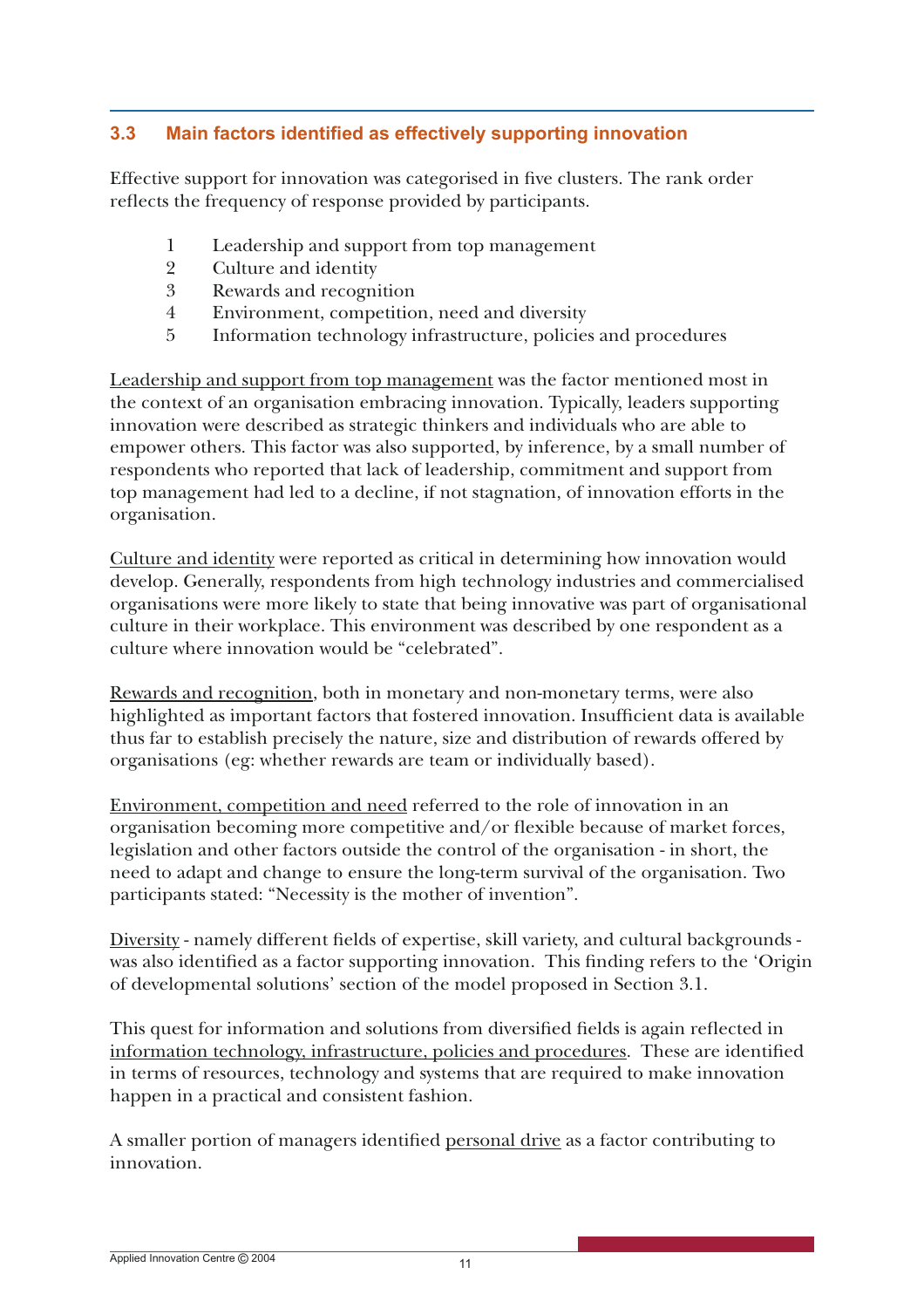#### **Discussion**

The finding that leadership is critical to innovation is consistent with the literature (Scott & Bruce, 1994), and reports by international CEO's using cutting-edge practices (Nasser, 2003, personal communication).

Such practices formulate and articulate clear and compelling organisational vision - painting the big picture and providing a road map to some required destination. Support from executives in this way is obviously required to commit resources (the  $5<sup>th</sup>$ factor) necessary to make the vision a reality.

Based on our experience, which is consistent with the latest research in this area (Puccio, 2003, personal communication), innovation is clearly the product of teamwork, as opposed to the single efforts of gifted individuals. More specifically, innovative output increases in direct proportion to three key factors:

- 1. Team diversity
- 2. Frequency and quality of face-to-face interaction
- 3. Time invested in reflective activity

Interestingly, time spent in formal meetings and insufficient time to think were identified by respondents as barriers to innovation (details in Section 3.4).

Teamwork and diversity can be powerful forces resulting in innovation. However, turning a traditional group into a high performing, innovative team does not happen without investment in time, effort and resources. This includes integration of the most relevant approaches or methodologies (the options can be diverse) that are suited to the task. In fact, diversity in the quest for innovation requires insight and clear processes to be successful, and unless properly managed can be problematic. High culturally diverse teams, for example, are less effective over the short-term, but over time outperform less diverse teams (West, 2003, personal communication).

Reward systems, both in monetary and non-monetary terms, are also clearly identified in the literature as facilitating innovation (Kao, 1991; Gomez-Mejla, et al. 1997). Given the acceptance of diverse inputs as a platform for innovation, it would be expected that rewards and recognition would be predominantly group-based (Savvides, 2003, personal communication) and used to support and reinforce teamwork.

This balance between team or individual rewards and recognition strategies is still in need of more detailed examination in order to fully understand the optimum reward processes for Australian organisations.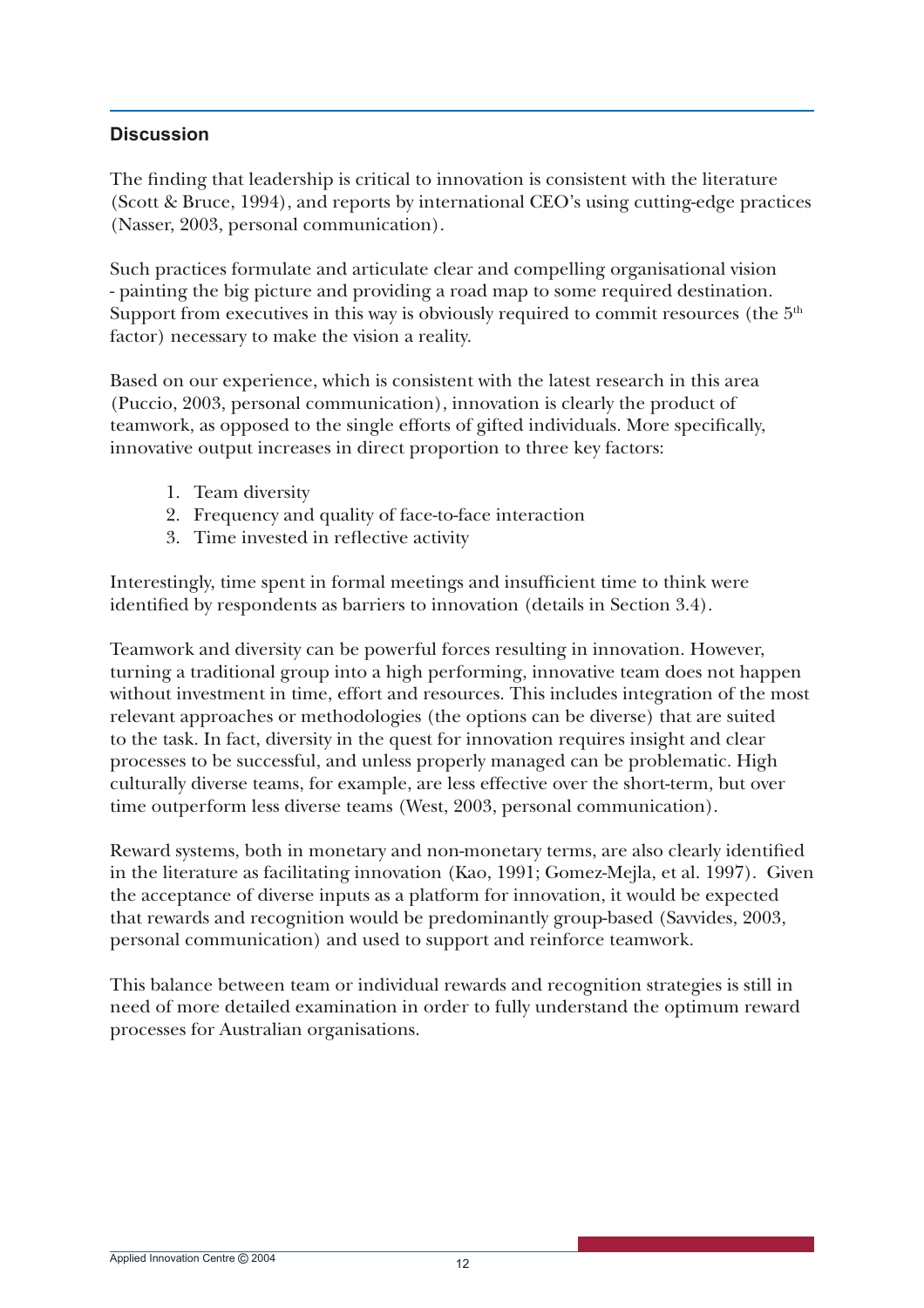#### **3.4 Main barriers that constrain innovation**

The main barriers constraining innovation fall into four categories:

- 1. Culture
- 2. Structure
- 3. Workloads (and time management)
- 4. Difficulty in accessing capital for R&D and lack of skills

The major barrier identified was rigid organisational culture. These climates of 'strong culture' - organisations where entrenched meaning and common interests around specific and specialised fields or domains of expertise prevail (eg: a strong 'engineering' or a 'risk averse' culture) – were particularly unlikely to embrace innovation. This was especially the case in large bureaucracies with hierarchical structures (in some instances, reported as featuring a high degree of 'control'). Various respondents referred to such cultures as self-perpetuating and difficult to change - "the nature of the beast". Other respondents alluded to "resistance to change" as a peculiarity of these cultures.

Examples of the above are organisations with a strong safety culture, where riskaversion prevails over risk-taking. In these types of cultures, old behaviours are 'legitimately perpetuated' rather than challenged (this issue will be addressed in the following discussion).

Organisational structure as a barrier was closely related to the types of culture described above, especially in large organisations. This style of organisation might actually resist any 'face-to-face interaction' (perhaps other than formal meetings) and preclude or discourage reflective activities.

Workload, or being 'too busy', was also identified as a major barrier to innovation – and mentioned across industries. This links to both culture and leadership factors – the need for philosophy and policy that facilitates the search for *optimum* outcomes from an organisation's goals through prudent and thorough consideration of alternatives.

Difficulty in accessing capital for  $R&D$  purposes and lack of skills were also identified as barriers to innovation. This was particularly the case in small to medium sized private organisations.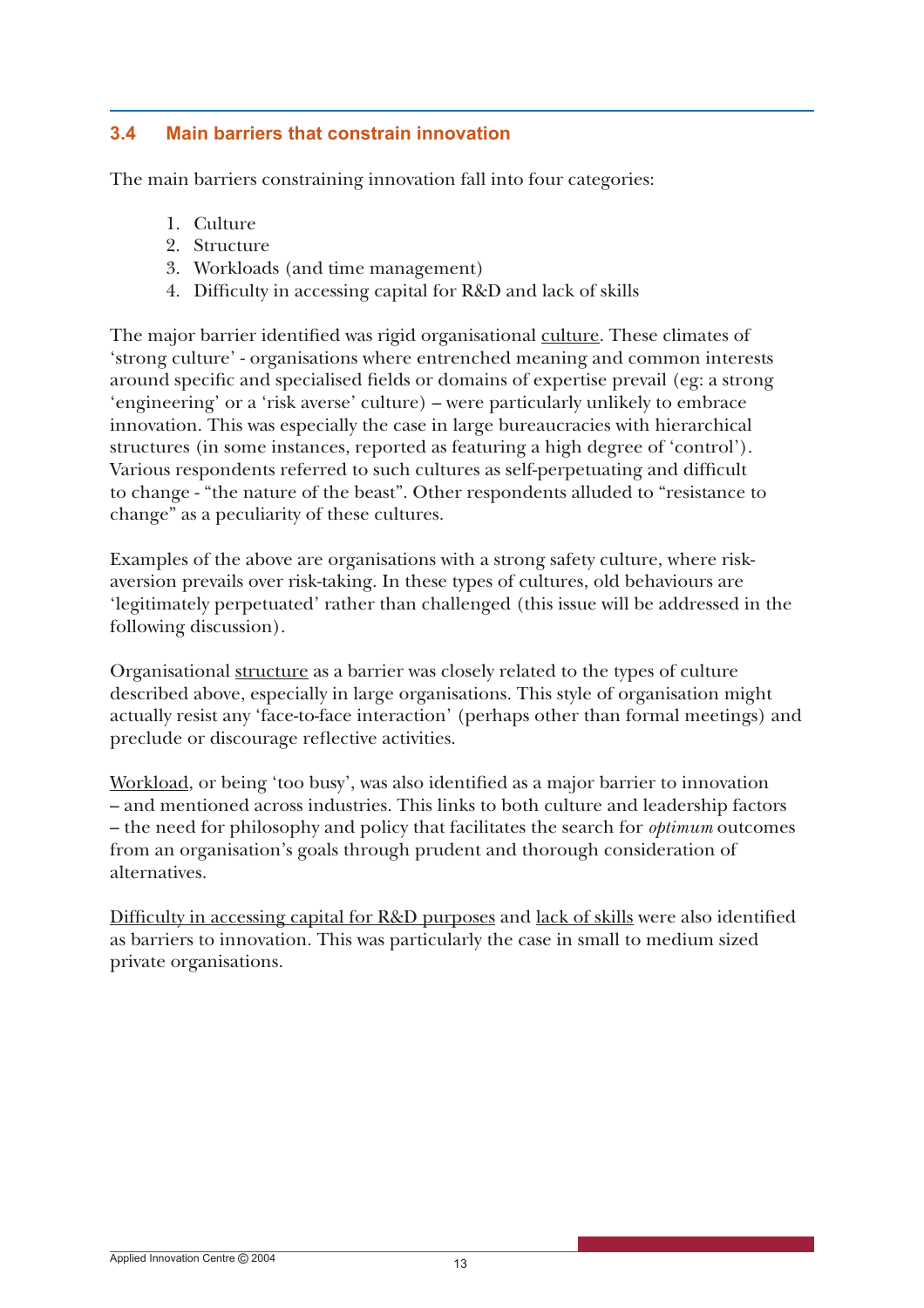#### **Discussion**

Responses in this section were consistent with the innovation literature. Neely, et al. (2001) detail how culture is a key ingredient in the management of innovation, and various models to generate innovation in large and complex organisations with strong cultures are provided by Kuhn (1993).

Distinction needs to be made in relation to risk-taking. Risk is inevitably required to make innovation happen. However, when referring to the need to take risks in order to become innovative (clearly acknowledged in the literature), some participants expressed concerns over compromising safety standards. If innovation is perceived as a threat to safety standards, strong resistance is bound to occur. Clearly, this tendency is more prominent within some industries than others.

This important issue can be addressed first through the distinction between risktaking and risk analysis. Risk can be managed if analysed in measurable, objective and identified criteria terms. That is, risk can be defined before an idea or decision is implemented. In fact, any sound innovation methodology should have a convergent process of developing, assessing and selecting new ideas prior to their implementation. Ultimately, there is always a choice of action.

Secondly, it is important for everyone in the organisation to understand the distinction between 'safety risk-taking', 'legal risk-taking' and 'business risk-taking'. While the first are related to issues of personal safety and ethical policy (which are not to be compromised) and subsequent legal implications, the last relates to broader organisational or team-related outcomes and consequences where perhaps more latitude exists.

Hence, it is important that organisations developing innovation policies actively educate their workforce. Certainly, this would be applicable more to organisations with strong safety cultures, where a culture of risk-aversion inherently prevails over risktaking. Nonetheless, a common shared meaning around the concepts of innovation and risk becomes critical to success in an innovative organisation.

The issues of workload and 'being too busy', which are intimately related to time management, appear to be endemic across most organisations and sectors:

"In our experience, managers have a great deal of difficulty understanding critical problems and opportunities. Confronted with the relentless pressures and complexities of day-to-day business, operating managers frequently lack the time and distance necessary to define objectively the problems they face." (Tushman & O'Reilly, 1997:41)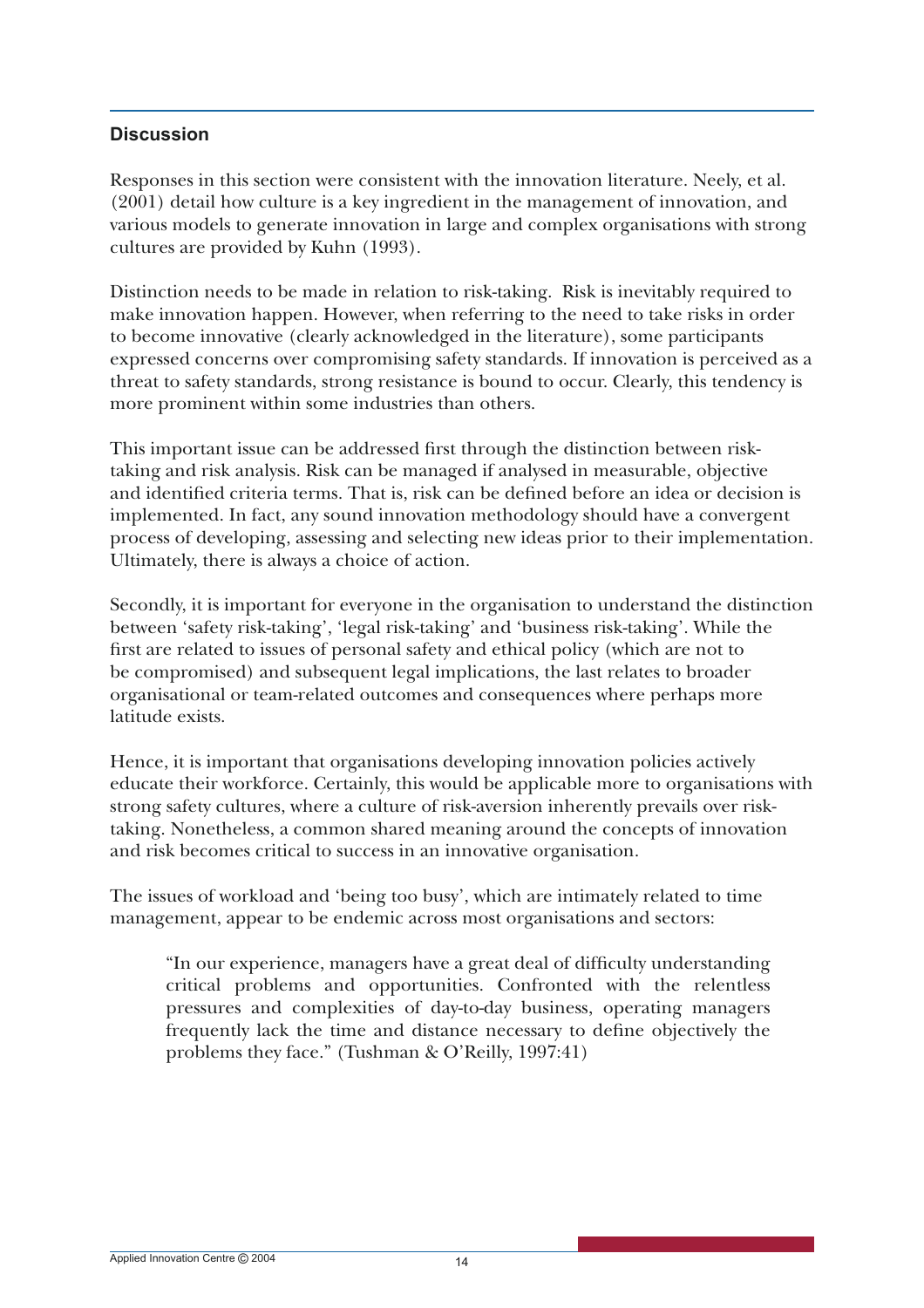We believe these issues can be addressed in at least two ways. First, by eliminating unnecessary tasks that lie embedded within the hierarchical structure of most large organisations. Preferably, tasks associated with such a trimming should be accomplished by the individuals and teams involved as a way of promoting ownership of the change process. Innovation strategies work better when greater autonomy for a workforce leads to improved work design and efficiency.

A second strategy to deal with high workloads (and related stress) is to explore individuals' perceptions of reality and their related coping strategies. Leaders can benefit from understanding that "the real art of discovery consists not in finding a new land but in seeing with new eyes" (Binney & Williams, 1997:80). The 'land' equates to current workloads and the 'new eyes' to the innovative ways managers can reframe the reality of an unchanging business 'landscape'.

This highlights the importance in innovation implementation of leaders clearly communicating a vision that affects collective thinking and shapes new realities. This challenging task needs to be facilitated by drawing on a wide range of creative and innovative processes to promote collective thinking and sharing - which in turn leads to change and transformation in teams and organisations.

Many small to medium-sized companies have difficulty in accessing capital to invest in R&D - hence, the various Government initiatives aimed at increasing innovation in Western Australian industry. Namely:

- ◆ A \$500,000 'Innovation Capability Development Scheme' to assist local companies prepare submissions for private sector and federal funding programs;
- ◆ The establishment of a \$750,000 'Innovation Centre' at Technology Park, as a focal point for innovation support and an incubator for emerging firms; and
- ◆ The development of a SoftwareMark Demonstration Project to enhance the business processes and software development standards of Western Australian ICT companies.

According to the State Development Minister, Clive Brown: "Western Australian industry must continue to innovate if we are to keep pace with a rapidly changing world, and the Government has prioritised these new innovation initiatives to highlight the importance of innovation to our economic future".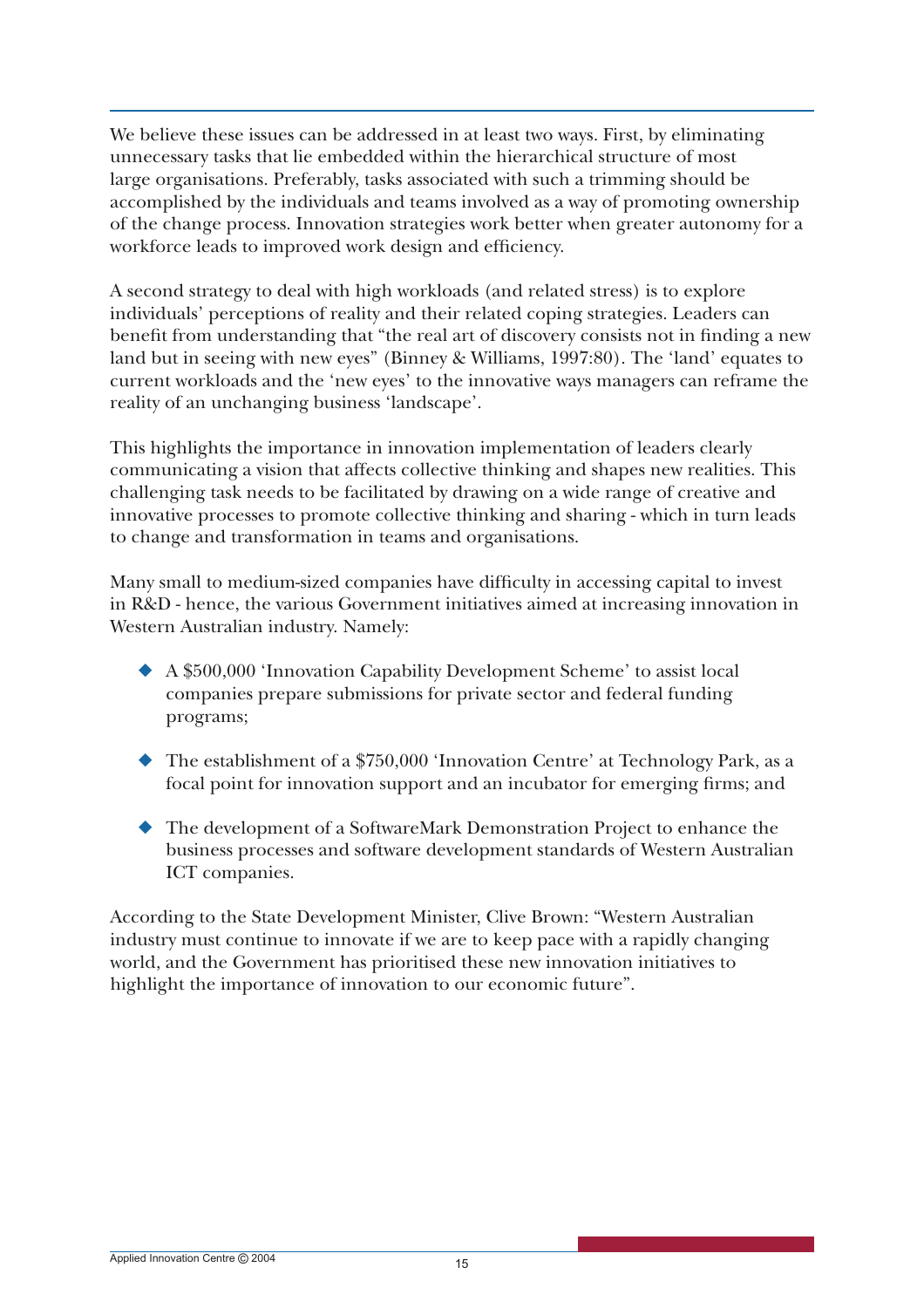#### **3.5 Innovation metrics**

Recognising that a level of innovation is evident in an organisation would suggest that some form of measurement system existed to quantify its application and/ or influence. Such measurement is termed innovation metrics and refers to the systematic measuring of outcomes resulting from innovation initiatives.

We asked participants:

#### *Does your organisation use innovation metrics?*

Only one participant claimed his/her organisation had any system of innovation metrics that would allow objective determination of this.

#### **Discussion**

Innovation metrics require the development of criteria to assess the impact of innovation efforts within the organisation and the use of systems that are capable of quantifying innovative outputs. With identifiable outcomes and measurable achievement criteria, confidence and the pace of idea implementation are likely to accelerate and be celebrated in business climates that embrace innovation. The old adage 'that which gets measured gets done' applies here. Valid and reliable innovation metrics systems motivate managers and teams across an organisation to embrace and give priority to innovation.

Hence, innovation metrics are also considered as a leadership strategy and are a vital part of imbedding innovation (Tucker, 2002). Once innovation goals are broadly communicated and rewards for achieving milestones established, the pace of implementing new ideas is bound to accelerate.

For example, a simple innovation metric used by 3M, is "percent of current year sales due to new products released in the past year".

Other simple innovation metrics may include:

- ◆ New products or services
- ◆ Annual revenue from new products or services
- ◆ Research and development (R&D) usually measured in terms of money spent or R&D as a percentage of a company's total expenses
- ◆ Patents, as a record of innovative activity
- ◆ Export of products
- ◆ Surveys of technical experts that can be useful to describe markets, industries or economies
- $\blacklozenge$  Technometrics: measuring and comparing the various dimensions of technical performance of a product or production process.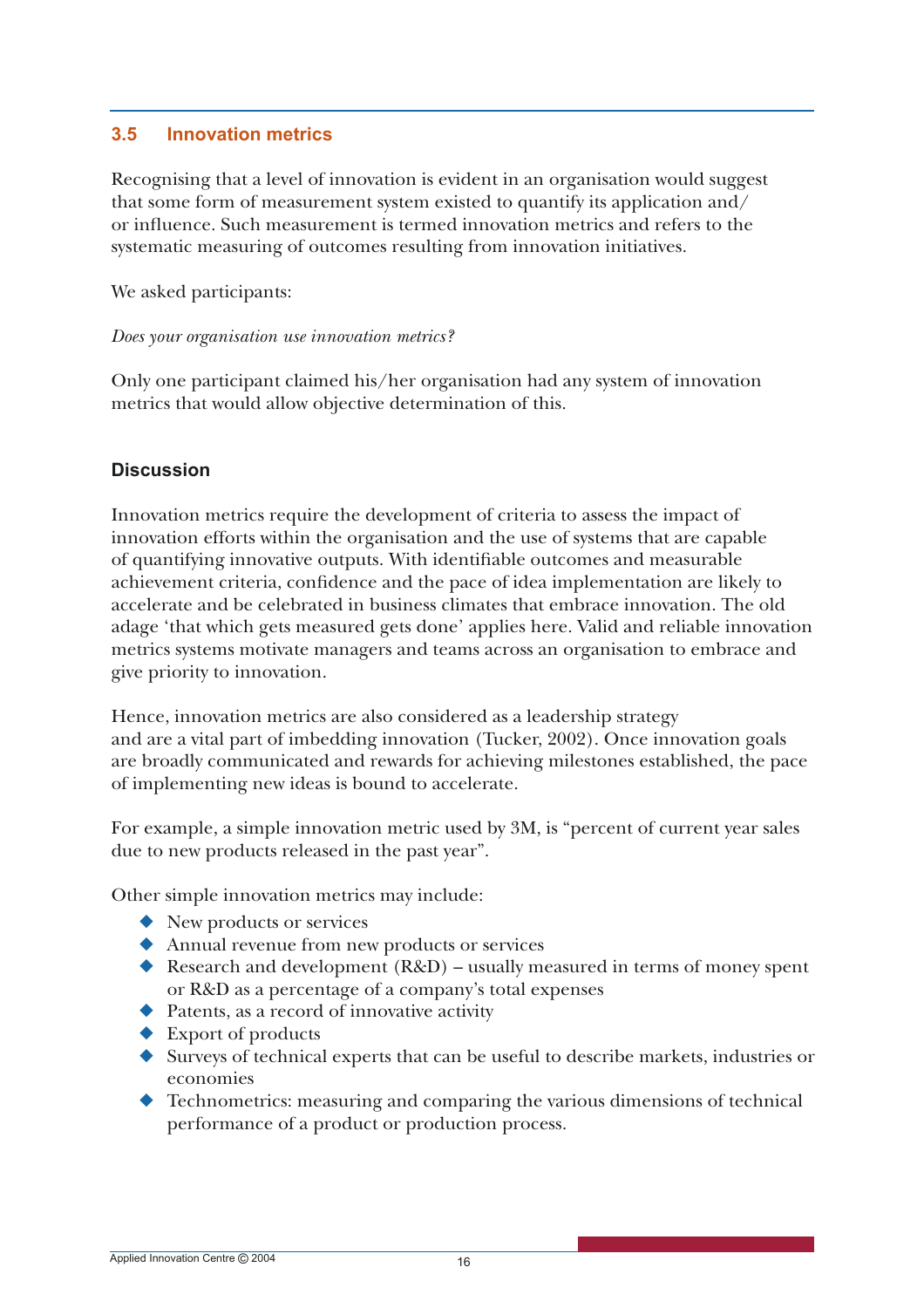#### **3.6 Idea management systems**

Most successful innovations do not spring from a flash of genius. Rather, in business, these result from a conscious, purposeful and deliberate search for opportunities (Drucker, 2002). To pursue this notion of idea generation, we asked participants:

#### *Does your organisation have an ideas management system in place?*

While many respondents claimed their organisations were innovative to some degree and seemed to be aware of the importance of new ideas in innovation, the notion of managing ideas appeared somewhat foreign. Only three respondents confidently claimed their organisation had an integrated idea management system via their intranet.

#### **Discussion**

Idea management is the practice of gathering and evaluating ideas in a structured fashion, with the goal of selecting the best ideas with the greatest bottom-line potential (or according to another given criteria) for implementation.

An effective idea management system is consistently used to identify and clarify problems or challenges, elicit ideas, develop and refine potential ideas, and implement and evaluate solutions.

The capacity to effectively manage and transform human intellect in such ways has become a critical executive and organisational capability. Outcomes from these capabilities can be identified in knowledge management processes and measured as innovative outputs (Soo et al., 2002).

On average, it takes around 3,000 raw ideas to lead to a commercially successful product or process (Stevens & Burley, 1997). This is the case because when using a sound innovation methodology 'divergence' is required during the early stages of the process. That is, the goal is to elicit as many ideas as possible to address the problem or challenge at hand (quantity of ideas is more important than quality at this stage). However, as the process progresses, 'convergence' is required. That is, the new ideas are filtered or selected using pre-determined criteria (quality now becomes more important than quantity).

Tucker (2002) identifies eight idea management models and explains how ideas systems assist organisations to make innovation a discipline. Similarly, ideas systems encourage extensive employee involvement and participation.

Historically, large organisations have relied upon suggestion box systems to gather ideas from their employees. However, these systems often suffered from a number of common shortcomings, such as:

The tendency to attract a small volume of low-quality ideas because they are not usually focused on specific business goals.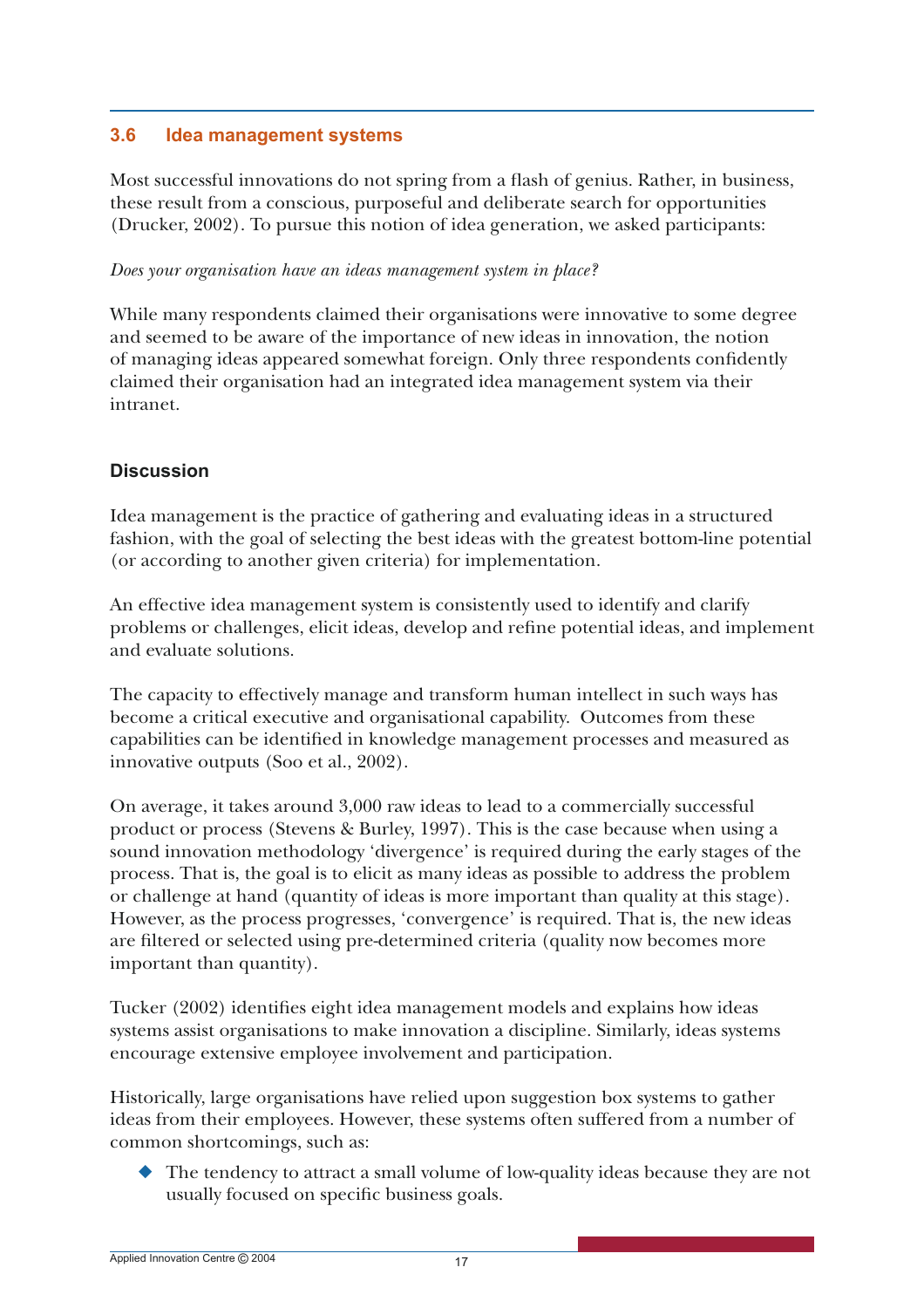- ◆ Once an employee submits an idea, s/he usually never learns what became of it. As a result, employees often become cynical, and no longer contribute their ideas to the program.
- ◆ Paper-based suggestion box systems make it hard to ensure that all ideas are evaluated on a timely basis and in a consistent manner.

A good idea management system should go beyond the traditional old 'suggestions box'.

In contrast, idea management software tools are designed to help organisations focus their employees on specific business issues. This tends to result in a larger quantity of very high quality ideas. Also, because today's idea management systems are powered by databases, setting up and managing a closed-loop evaluation process, which automatically reminds evaluators of upcoming deadlines and unevaluated ideas, is much easier to set up and administer.

Idea management systems also share some common roots with knowledge management systems such as web-based technologies that help organisations to capture, share and leverage their collective knowledge, expertise and wisdom. However, many companies that have implemented knowledge management systems are finding it hard to measure their bottom-line impact.

Because they track ideas from inception to implementation, idea management systems make it much easier to track key metrics, including the percentage of ideas submitted vs those that have been implemented, and the estimated cost savings or new revenues generated by ideas that the company has implemented.

There are various ways of implementing an idea management process, ranging from the paper suggestion box to advanced collaboration systems on a corporate intranet. Some organisations have opted for a seemingly harmless middle option: the e-mailbased suggestion program.

The basic approach with e-mail idea management is to solicit ideas from employees as broadly as possible by encouraging people to send ideas into a single dedicated inbox (ideas@company.com). More advanced approaches involve the creation of web-based forms for idea submission - even evaluation - that are received in a central system for processing. E-mail idea management systems, however, have advantages and disadvantages.

The claimed benefits of e-mail idea management include:

- ◆ Ease of use Everyone is familiar with e-mail, and users are comfortable with programs such as Microsoft Outlook that can handle interactive forms in an email message.
- ◆ Low cost E-mail programs can be deployed at practically zero cost; although systems based on web forms can cost around half the expense of an advanced Idea Management application like Idea Central;
- ◆ Wide Audience E-mail is accessible to most employees and is a near universal tool, so all e-mail users can participate freely.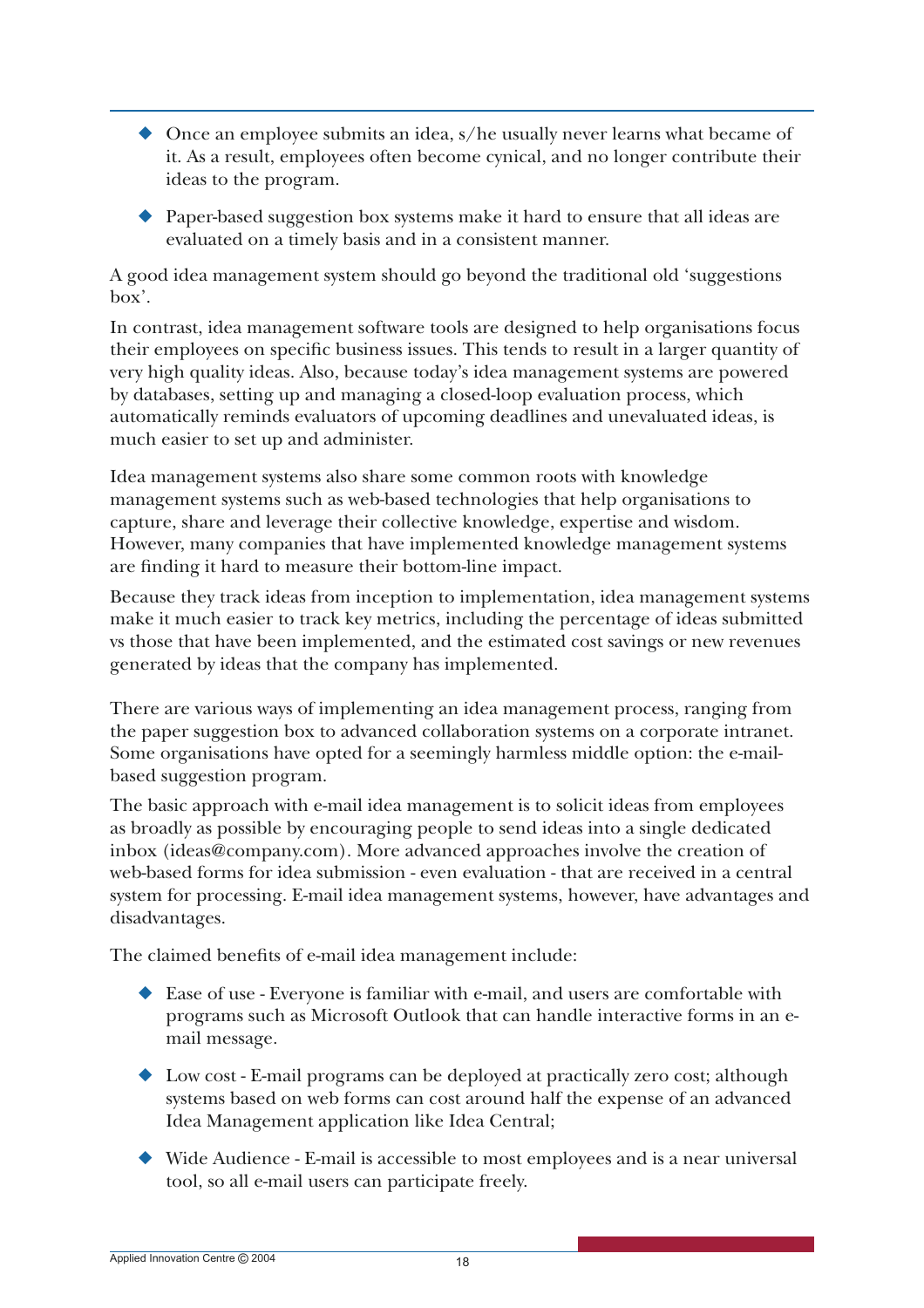E-mail idea management has some real attractions, particularly in reducing the cost of the technology investment. However there are several disadvantages that rapidly overshadow the initial perceived benefits:

- ◆ Unstructured E-mails can be submitted in almost any format, and individuals often ignore the structured forms and revert to plain text mails.
- ◆ Unfocused It is nearly impossible to focus people on important, timely business topics.
- ◆ Disorganised E-mailed ideas become chain letters within an organisation.
- ◆ Crushing Volume E-mail communications multiply rapidly, causing stress and overwork for the people involved.
- ◆ No Idea Sharing It is almost impossible to share ideas effectively with an e-mail system.
- ◆ Security Risk It is all too easy for people to forward ideas and related content to inappropriate readers, causing the company to lose control of intellectual property, and potentially lose rights to protect inventions through patents and trade secrets.

Idea management technology is a new type of enterprise software that can become part of an effective innovation strategy. These new Web-based applications enable companies to solicit targeted ideas from all employees - regardless of their geographic location - and gather them into a centralised online database. Idea management systems also provide structured processes for evaluating and sharing ideas, so managers can quickly follow through on those with the greatest potential.

We believe, however, that an effective idea management system will incorporate not only a good repertoire of tools and processes to generate new ideas (diverging tools), but also a suite of tools to select, refine and strengthen ideas (converging tools). This filtering or converging process sometimes referred to as an 'idea funnel' or 'stage-gatesystem' (Katz & Luecke, 2003), requires clear and concise customised criteria to allow effective conversion.

Similarly, we believe that organisations that are committed to innovation should invest in advanced idea management systems as communication conduits to drive high quality concept creation and development. As innovation grows in importance for an organisation, idea management systems will become the catalyst that can help companies to compete at levels never before possible.

In summary, idea management systems are an idea whose time has come. If they are web-based, they enable organisations to gather, share and evaluate ideas with a speed and fl exibility never before possible. This, in turn, can help corporations to compete at a new, higher level and surprise and delight customers in exciting new ways. Above all, idea management systems enable managers to measure the bottom-line impact of ideas collected and implemented, making it easier than ever before to determine the 'return on ideas' that these idea management systems provide.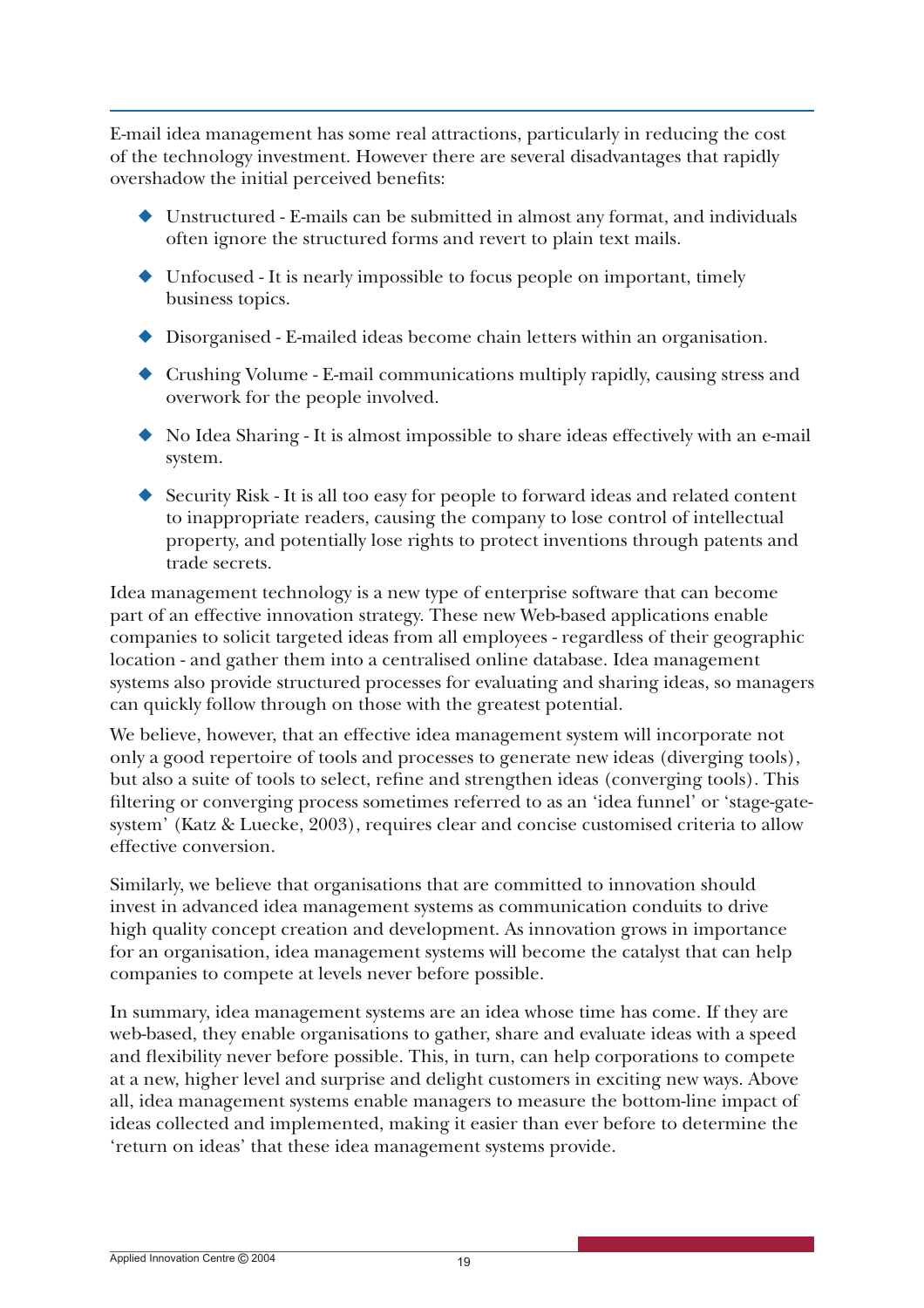#### **3. 7 Education and training programs for employee creativity and innovation**

A further question asked was:

*Does your organisation offer creativity or innovation-educational programs for its employees?*

All respondents answered NO to this question. While many managers reported that their organisation would support its employees' request to attend various types of training programs, none of the respondents could confidently claim that their organisation was specifically offering creativity or innovation-educational programs to its employees, or encouraging participation in such programs.

#### **Discussion**

Despite the efforts of leaders, the concepts of creativity and innovation are surrounded by myths. This is partly because formal education has provided us with scant or no information about either concept. Therefore, such myths will become barriers to change if not dealt with properly and promptly in advance of introducing an innovation strategy.

The most effective way to dispel myths is by educating individuals. This requires the implementation of an educational process, which will result in a change in people's perceptions of innovation. In addition, an effective educational and training initiative will provide the use of a common language, a specific methodology, and a set of appropriate innovation tools across the organisation.

We believe a good educational/training program for managers who are responsible for the development of innovation within their organisations should include the following elements:

- ◆ Modern understandings of the nature of creativity and how innovation comes about.
- ◆ Techniques for managing the innovative process.
- ◆ How innovation and creativity are encouraged or discouraged.
- ◆ Why individuals and organisations can be resistant to change, and how to overcome such resistance.
- ◆ How to assess the levels of creativity and innovation for yourself, your team and your organisation.
- ◆ How to improve the potential for innovation for you and your team.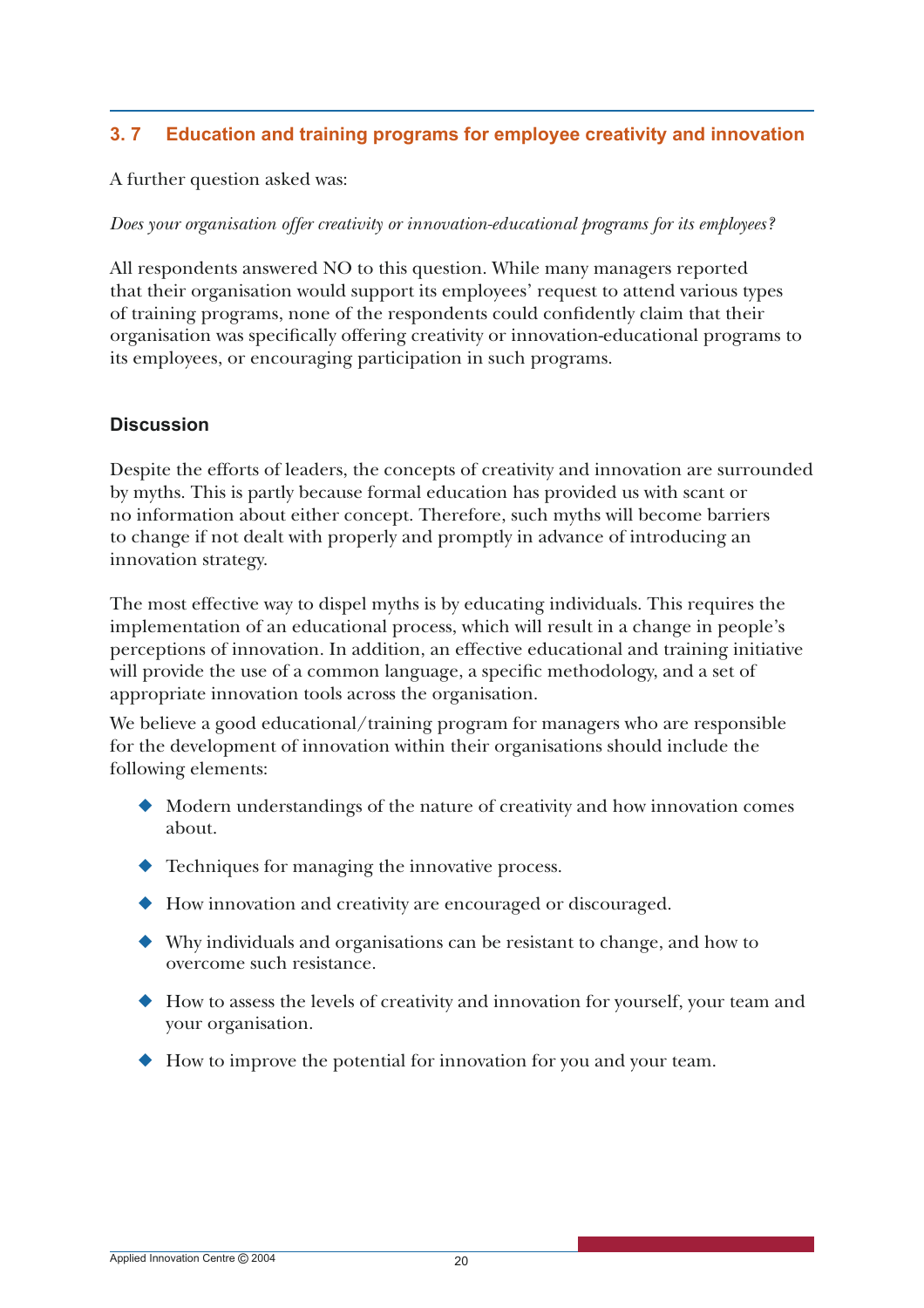#### **3. 8 Contemporary leaders, authors and authorities on innovation, or methodologies that respondents associate with workplace innovation**

The most mentioned author associated with innovation was Edward de Bono (12 responses made reference to him).

*Other names mentioned were (in alphabetical order):*

3M Alistair Mant Anthony Robbins Barry Urquhart Bill Gates Corning Worldwide Eli Goldratt -Theory of Constraints (TOC). George Lichtenberg IBM Karl Albrecht Leonardo da Vinci Louis Tice Michael Gerber - E-Myth Michael Porter Microsoft Paul Keating Peter Checkland Peter Senge Ricardo Sembler Richard Branson / Virgin Airlines Richard Pascale Steve Jobs University of British Columbia Thomas Edison Tony Buzan Tom Peters Tushman and O'Reilly Wesfarmers Xerox

Methodologies respondents associated with workplace innovation were:

Change management Creative thinking Google internet search system Organisational learning Out-of-the-box thinking Peak performance Pursuit of excellence Risk-taking TQM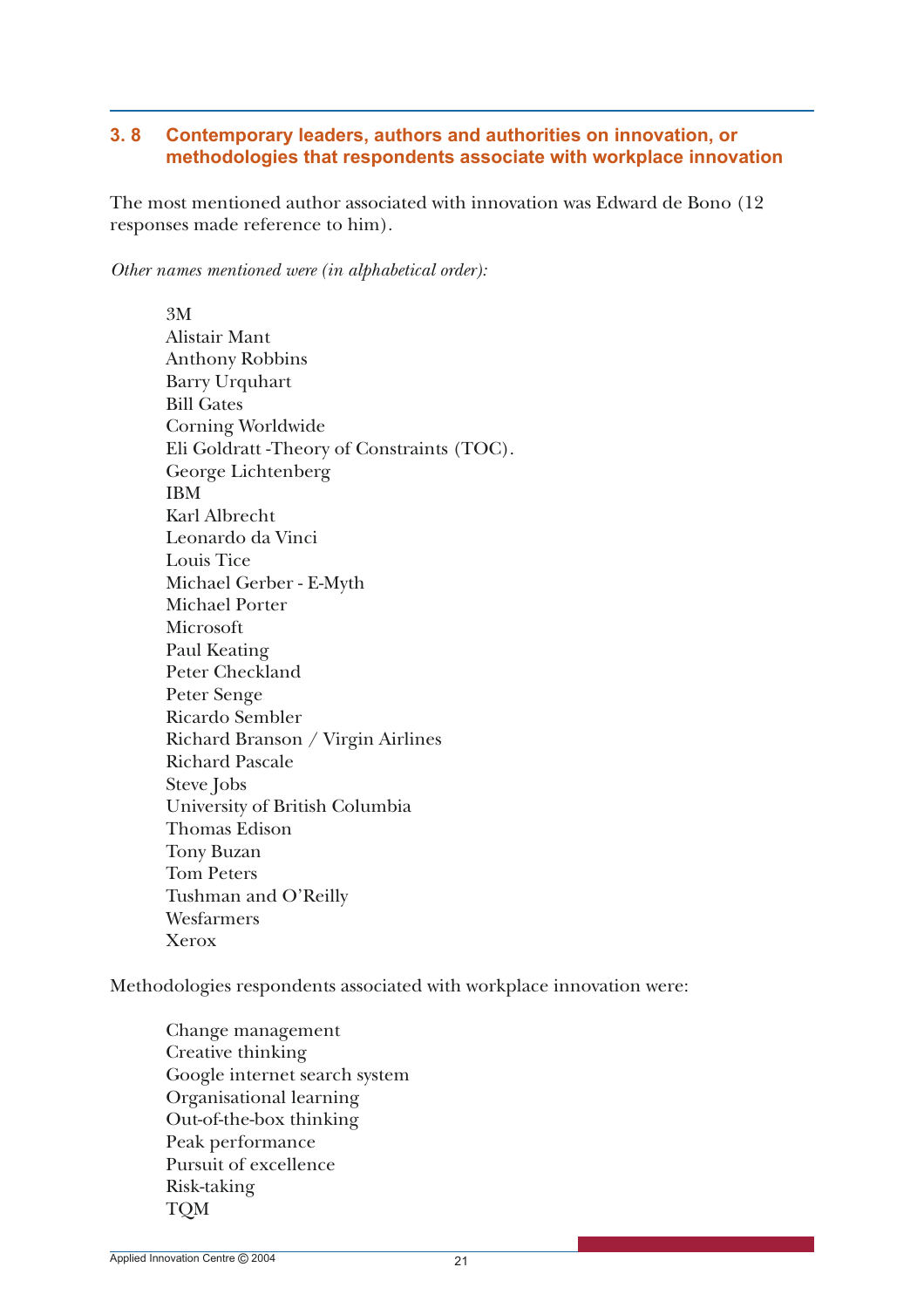#### **Discussion**

This variety in responses indicates the various perspectives from which managers view innovation and the readings they have found useful. A relatively extensive bibliography of what we consider innovation-related reading is provided at the end of the paper.

#### **3. 9 Key areas in which to pursue more comprehensive and quantitative future research**

Rewards and recognition, both in monetary and non-monetary terms, are areas that could be explored further.

At the macro-economic level, the areas of technological and non-technological innovation are currently being addressed by the Australia Bureau of Statistics through the Innovation Survey (ABS, 2003). The two broad areas being explored are expenditure on innovation and the current proportion of innovative businesses in the Australian business community.

At the mrico organisational or business levels, however, and given that creativity and innovation within organisations are relatively new areas of investigation, the opportunities for future research are many.

Firstly, industry sectors and types of organisations engaging in formal innovationrelated activities could be investigated with quantitative research, with the aim of testing the findings of this exploratory study.

Further, a range of factors affecting organisational innovation could be explored. These would include:

- ◆ Leadership style
- ◆ Organisational structure and systems
- ◆ Resources and skills
- ◆ Organisational climate (participation, freedom of expression)
- ◆ Organisational culture (risk-taking, rewards and recognition)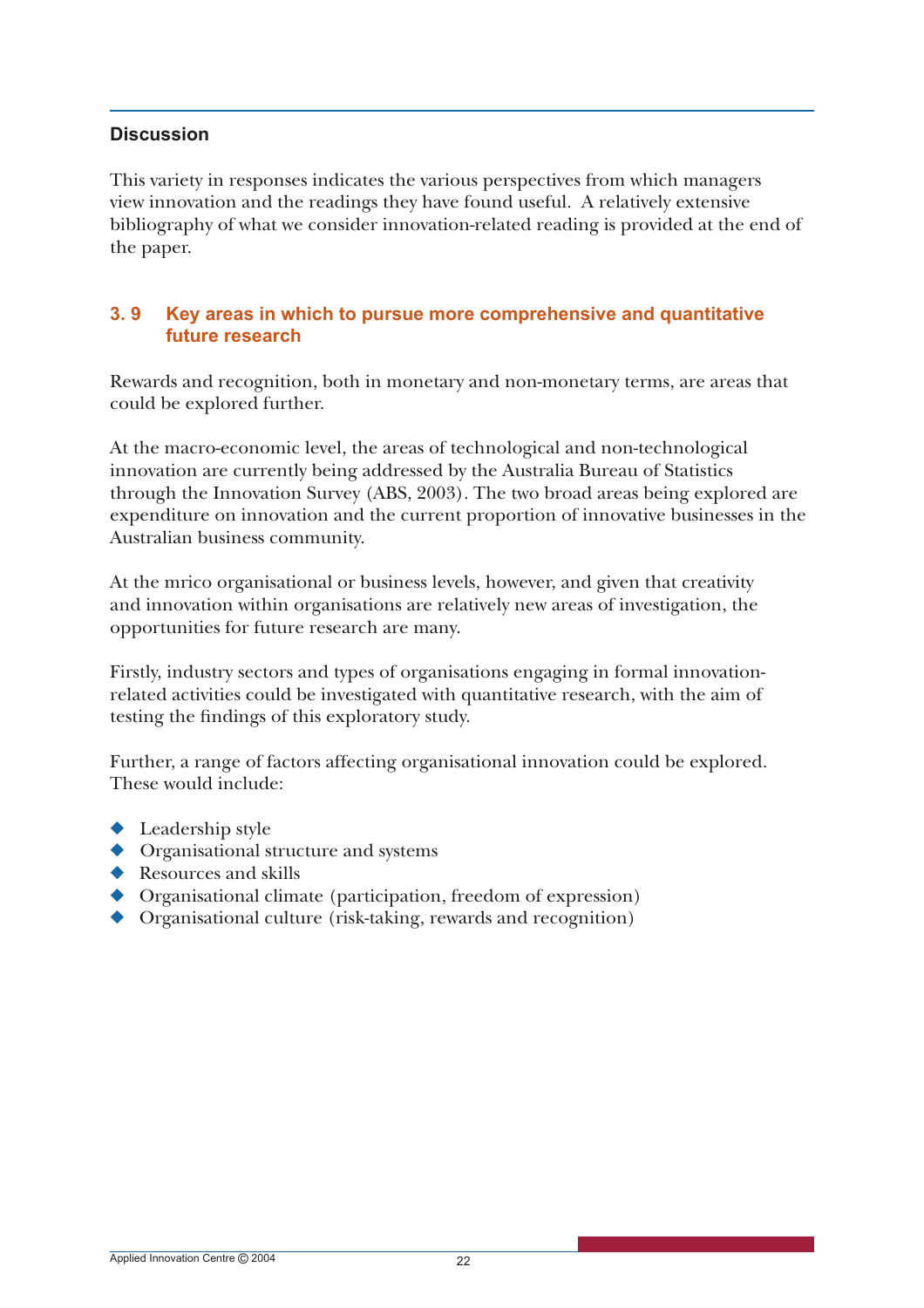#### **4.0 RECOMMENDATIONS**

Based on outcomes from this study, interpretations of international research and innovation literature, and our experience in areas of organisational effectiveness, we would suggest organisations consider the following points to close the gap between desired outcome/strategy and effective achievement of innovation implementation. The following are applicable regardless of organisational size and industry sector:

- 1. Secure commitment and support from senior management prior to implementing broad, long-term organisational innovation strategies.
- 2. Develop a clear picture of the outcomes you wish to achieve from the innovation strategy.
- 3. Conduct a GAP (audit) analysis to determine what areas need to be addressed to achieve desired innovation outputs. This should include an assessesment of organisation climate for change and innovation.
- 4. Select a suitable methodology or system to implement the overall innovation strategy.
- 5. Conduct a pilot to assess outcomes and feedback against GAP (audit) results.
- 6. Develop an innovation strategy that is fully integrated with the organisation's vision and strategic intent, and/or any existing change management strategy. The strategy should address the gap analysis results identified in Step 3 and encompass innovation within the context of strategic and cultural change, opportunity-finding, ideas generation, problem-solving, decision-making and teamwork.
- 7. Design and implement an innovation metrics system to evaluate innovation initiatives, efforts and outcomes.
- 8. Use an idea management system and team-based reward system to encourage exploration and diversity as opposed to solely individual effort.
- 9. Implement broad-based organisational education and training programs to ensure a common understanding and terminology for innovation, thus creating a culture for the successful implementation of innovation strategy.
- 10. Celebrate and reward milestones and keep things as simple as possible.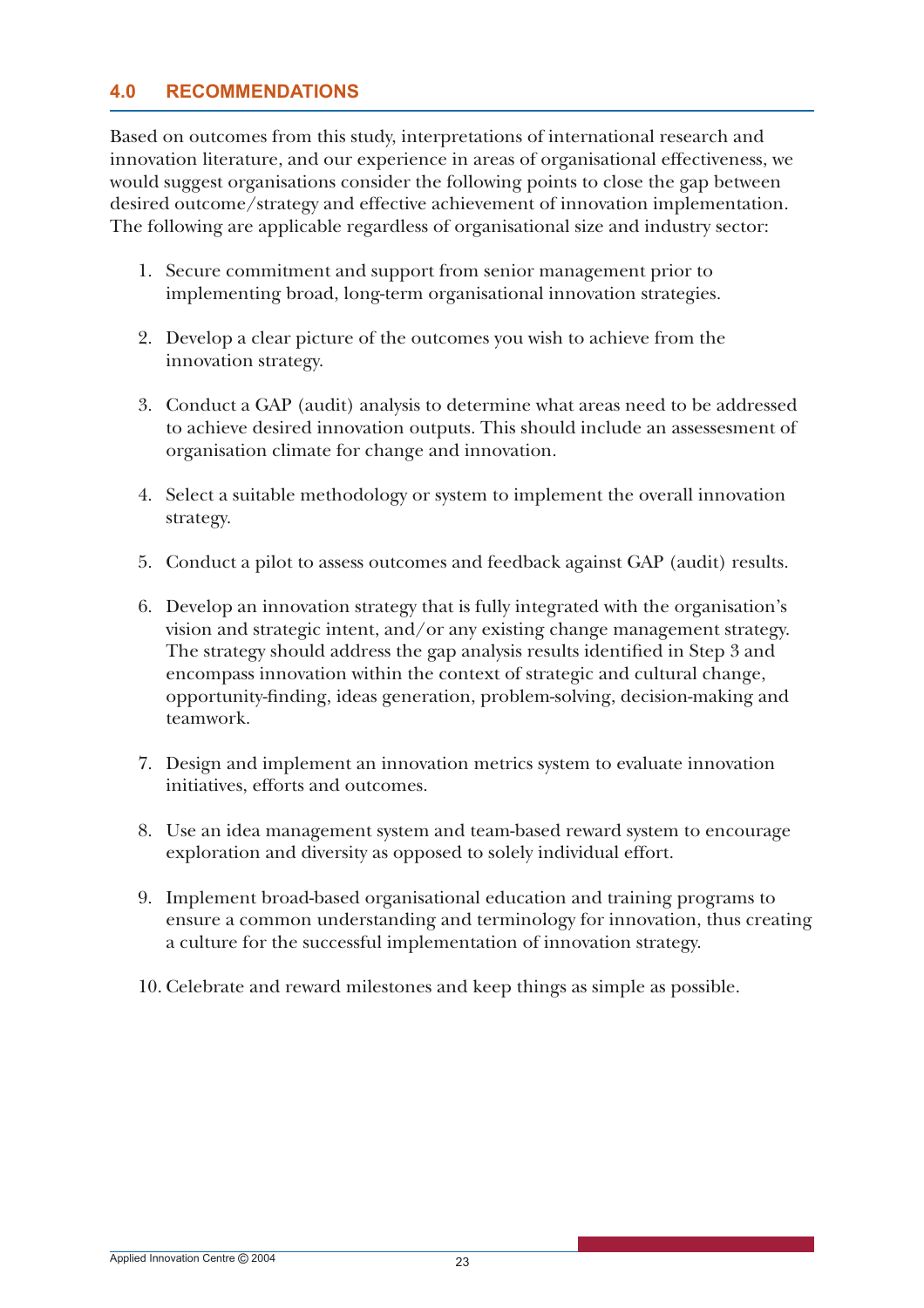#### **5.0 METHODOLOGY**

#### **Sample**

Seventy two (72) individuals, mainly senior managers, from forty seven (47) organisations were interviewed. The organisation sectors were as follows:

18 Private Organisations; 16 State Government Departments;

2 Agencies Outside State's Public Sector;

2 Public Non-Financial Corporations;

3 Departments of the Commonwealth;

1 Local Government; and

5 Non-profit Service Organisations

47

\_\_\_\_

*\*The classifi cation criteria used was the Government Finance Statistics (GFS) framework published by the WA State Government*

The semi-structured telephone and face-to-face interviews were conducted between September 2003 and April 2004 in the Perth metropolitan area, Western Australia.

The size of the organisations ranged from 12 employees to around 6,000 employees.

The duration of telephone interviews were between 15 and 60 minutes and were conducted from the Centre's office by one researcher.

Face-to-face interviews of between 20 and 75 minutes were conducted in-house (at the respondents' organisations). Group in-house interviews were conducted by two researchers from the Centre.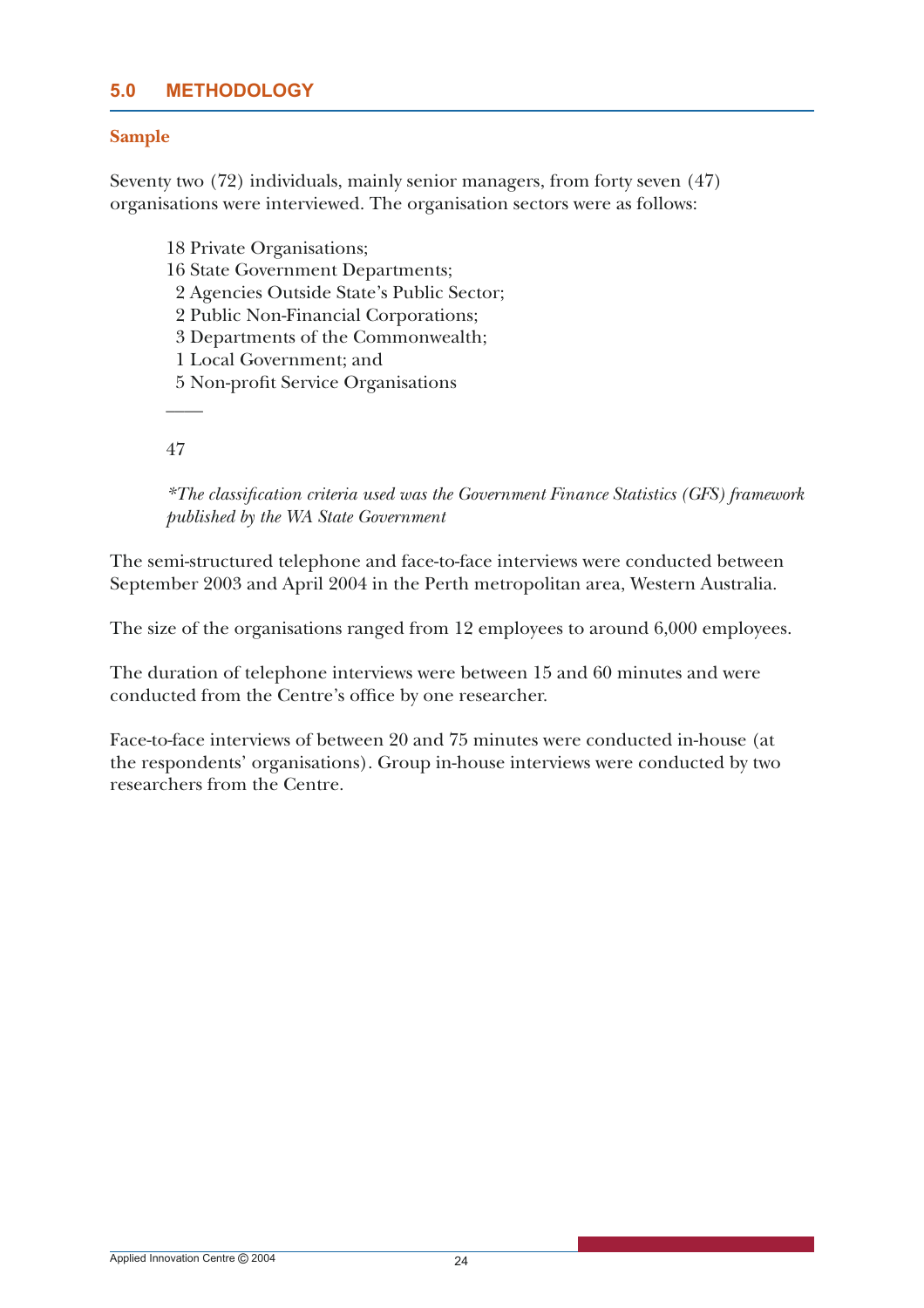#### **Research Ethics**

All participants were assured of confidentiality, as detailed in the guidelines provided by the Code of Professional Conduct of the Australian Psychological Society and the Market Research Society of Australia. Records are kept secured by the Applied Innovation Centre.

#### **Research Instrument**

The research instrument was a questionnaire developed and administered by The Centre during a semi-structured interview with each respondent. Depending on the respondent's answer to a preliminary question in each of three categories, 15 to 25 questions were canvassed.

#### **Procedure**

Spoken comments and observations of respondents were entered into the questionnaire by the researcher(s), in their own handwriting. The completed questionnaires were then analysed by the Centre.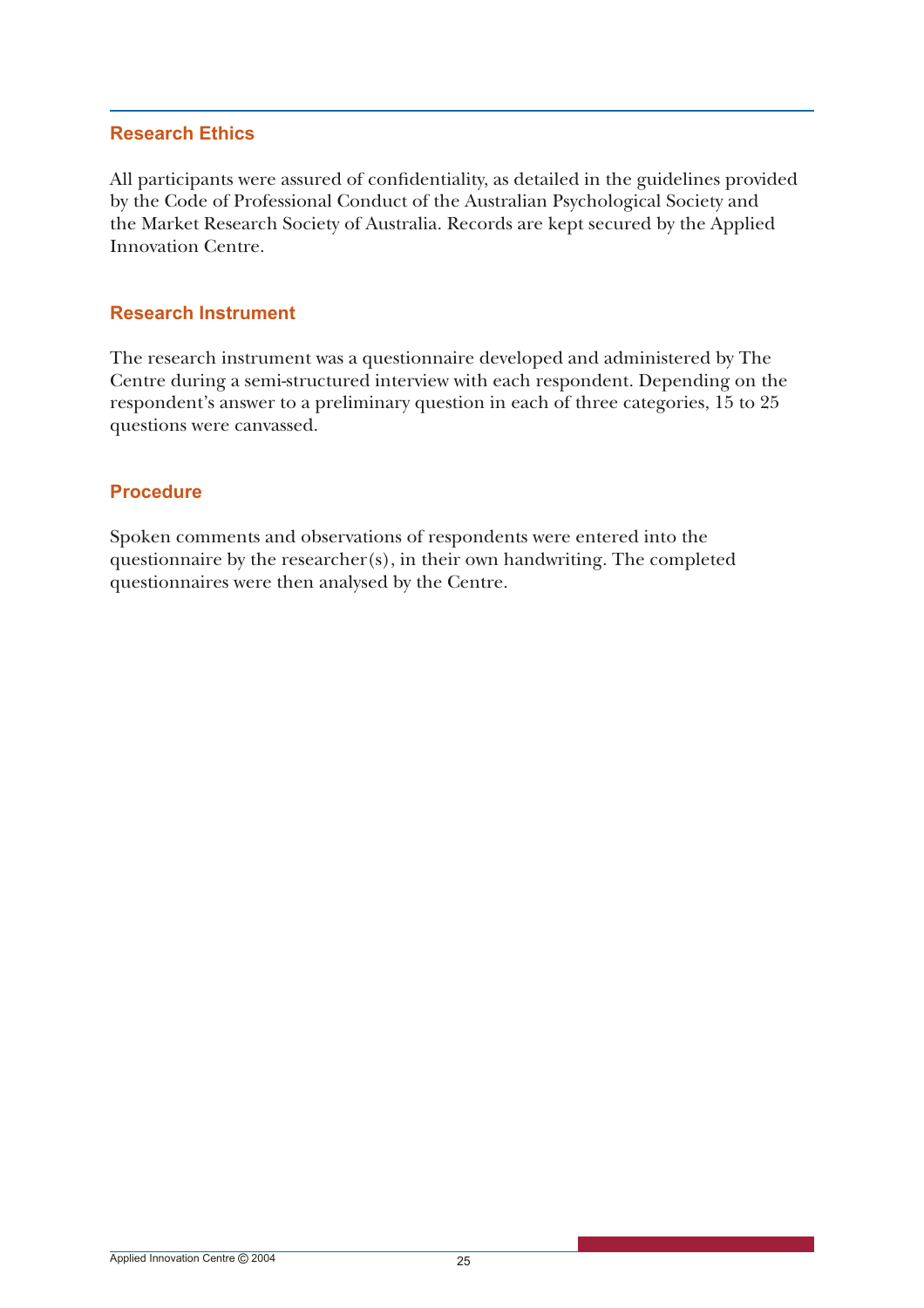#### **6.0 REFERENCES AND RECOMMENDED READING**

Australian Bureau of Statistic. (2003). Innovation Survey. Commonwealth of Australia.

- Amabile, T.M. (1988). A model of creativity and innovation in organizations. Research in Organizational Behaviour, 10, pp: 1213-167.
- Anderson, N.; Hardy, G. and West, M. (1990). Innovative teams at work. Personnel Management, September, pp: 48-53.
- Andrews, M. and Langmaid, R. (2003). *The breakthrough zone: harnessing consumer creativity for business innovation*. Chichester: John Wiley & Sons, Ltd.
- Basadur, M. (1995). *The Power of innovation.* London: Pitman Professional Publishing.
- Binney, G. and Williams, C. (1997). *Leaning into the future: Changing the way people change organisations*. London: Nicholas Brarly Publishing.
- Bean, R. (2002). *The business of innovation*. New York: AMACOM.
- Besemer, S. P. and O'Quin, K. (1987). Creative product analysis: testing a model by developing a judging instrument. In Isaksen, S. G. (Ed.). *Frontiers of creativity research: beyond the basics*, pp: 341-379. Buffalo (NY): Bearly.
- Besemer, S. P. and Treffinger, D.J. (1981). Analysis of creative products: review and synthesis. Journal of Creative Behavior, 15, pp: 158-178.
- Clayton C. (2003). *The innovator's dilemma*. New York: Harper Business Essentials.
- Clayton C. and Raynor, M.(2003). *The innovator's solution*. Boston (MA): Harvard Business School Press.
- De Bono, E. (1992). *Serious creativity*. London: Harper Collins Business.
- Drucker, P. (2002). The discipline of innovation. Harvard Business Review, August, pp: 95-103.
- Firestien, R.L. (1996). *Leading on the creative edge: Gaining competitive advantage through the power of creative problem solving*. Colorado Springs: Pinon.
- Fonseca, J. (2002). *Complexity and innovation in organizations*. London: Routledge.
- Gomez-Mejla, L.R.; Balkin, D.B.; Milkovich, G.T. (1997). Re-thinking rewards for technical employees. In Katz, R. (1997). (Ed.). *The human side of managing technological innovation*. Chap.14, pp: Oxford: Oxford University Press
- Gryskiewicz, S. and Hills, D.A. (1992). (Eds.). *Readings in innovation* Greensboro (NC): Center for Creative Leadership.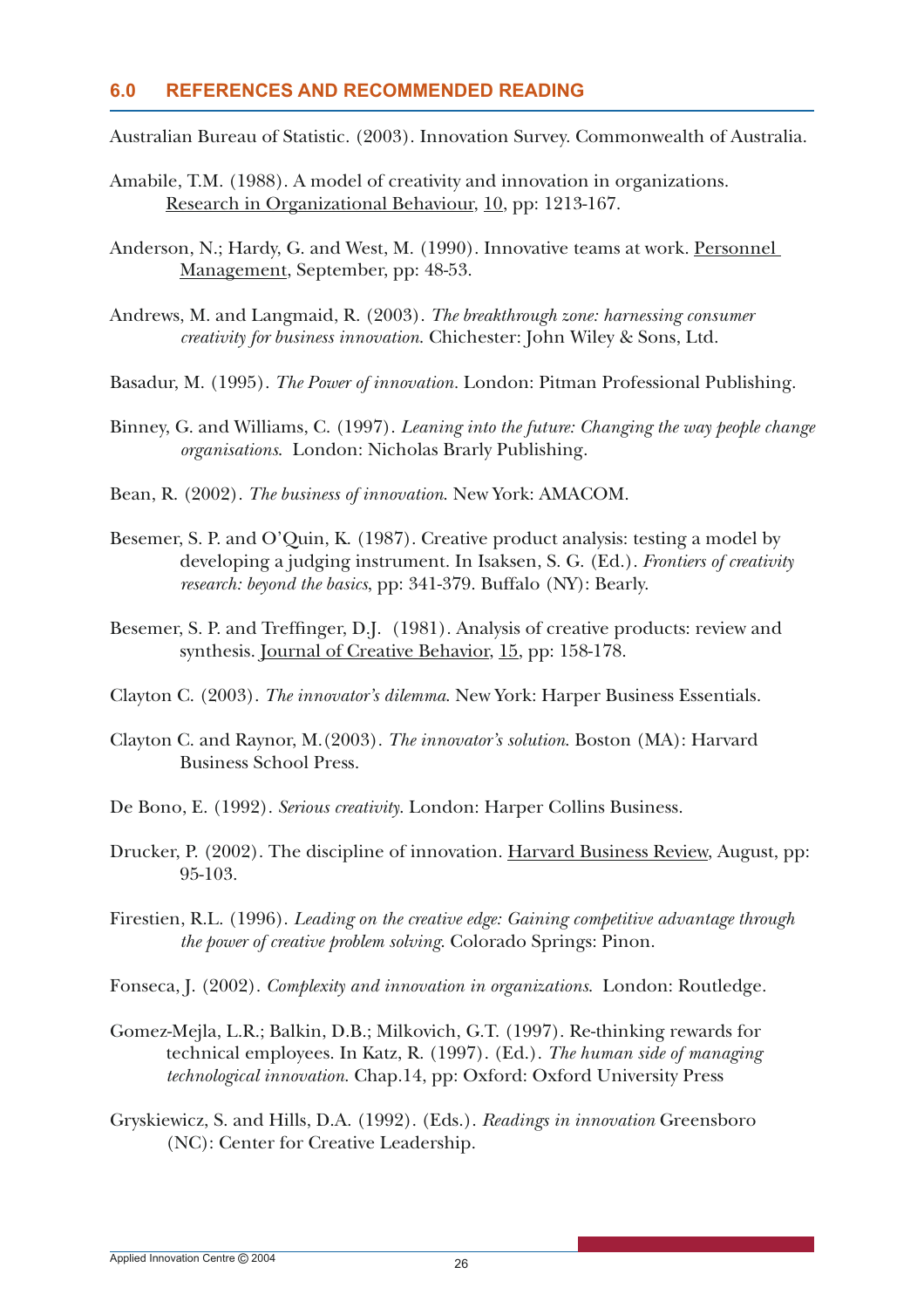- Gryskiewicz, S. and Taylor, S. (2003). *Making creativity practical: Innovation that gets results.* Greensboro (NC): Center for Creative Leadership.
- Government of Western Australia. (2003). Building future prosperity: creating job and wealth through industry development. Draft Industry policy statement, July.
- Holt, K. (1983). *Product Innovation Management*. London: Butterworths.
- Isaksen, S.G.; Murdock, M.C.; Firestien, R.L.; and Treffinger, D.J. (1993). (Ed.).*Understanding and recognizing creativity: The emergence of a discipline*. Norwood (NJ): Ablex Publishing Corporation.
- Isaksen, S.G. (2000). (Ed.). *Facilitative leadership: making a difference with creative problem, solving*. Kendal/Hunt Publishing, USA.
- Jolly, A. (Ed.). (2003). *Innovation: harnessing creativity for business growth*. London: Kogan Page.
- Kao, J. J. (1991). *Managing creativity*. Englewood Cliffs (NJ): Prentice Hall.
- Katz, R. & Luecke, R. (2003). *Managing creativity and innovation*. Boston (MA): Harvard Business School Publishing Company.
- Katz, R. (1997). (Ed.). *The human side of managing technological innovation*. Oxford: Oxford University Press.
- Kelly, T. (2002). *The art of innovation.* London: Harper Collins Business.
- King, N. & Anderson, N. (1995). *Innovation and change in organizations*. London: Routledge.
- Kirton, M. (1976). Adaptors and innovators: A description and measure. Journal of Applied Psychology, 61, pp: 622-629.
- Kirton, M. (1989). *Adaptors and innovators: styles of creativity and problem-solving.* London: Routledge.
- Kirton, M. (1999). *Adaption and innovation: the theory and the implications for the management of diversity and change.* Hertfordshire: Occupation Research Centre.
- Kuhn, R.L. (1993). *Generating creativity and innovation in large bureaucracies.* Westport: Quorum Books.
- Morgan, M. (2000). *Making innovation happen*. Warriewood (NSW): Business + Publishing.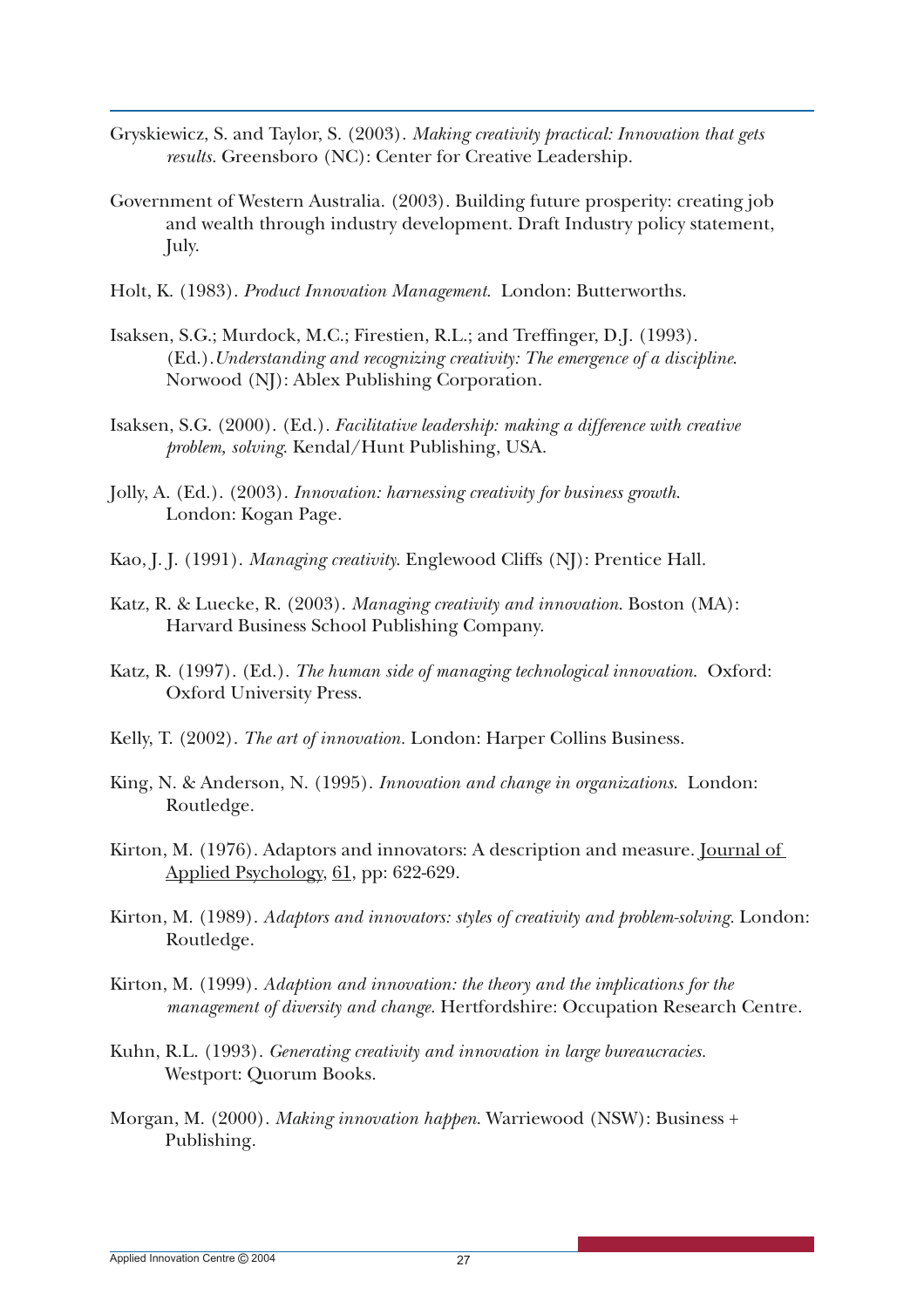- Nasser, J. (2003). Keynote address ("Leadership and innovation in a global corporate setting") at the Corporate Entrepreneurship & Innovation Conference, Melbourne.
- Neely, A.; Filippini, R.; Forza, C.; Vinelli, A. and Hii, J. (2001). A framework for analysing business performance, firm innovation and related contextual factors. Integrated Manufacturing Systems, 12(2), pp: 114-126.
- Nonaka, I. and Takeuchi, H. (1995). *The knowledge-creating company*. New York: Oxford University Press.
- Norton, R.D (2002). (Ed.). *Creativity and leadership in the 21<sup>st</sup> century firm.* Oxford: JAI.
- Puccio, G. (2003). Creativity and Change Leadership. International Center for Studies in Creativity. State University of New York (SUNY).
- Rixon, D. (2003). Strategic commitment the foundation stone for innovation. In Jolly, A. (Ed.). *Innovation: harnessing creativity for business growth*, pp: 5-11*.* London: Kogan Page.
- Rubinstein, M.F. and Firstenberg, I.R. (1999). *The minding organization*. New York: John Wiley & Sons.
- Sauer, J. and Anderson, N. (1992). Have we misread the psychology of innovation? Leadership & Organization Development, 13(2), pp: 17-21.
- Savvides, G. (2003). Corporate Entrepreneurship & Innovation Conference, Melbourne.
- Schumann, P. (1993). Creativity and innovation in large organizations. In Kuhn, R.L. (Ed.). Generating creativity and innovation in large organizations. Chap.7, pp: 11-130. Westport: Quorum Books.
- Scott. S. G. and Bruce, R. (1994). Determinants of innovative behaviour: A path model of Individual innovation in the workplace. Academy of Management Journal,  $37(3)$ , pp: 580-6-7.
- Sharman, D., Johnson, A., (1997) Innovation in all things! Developing creativity in the workplace. Industrial and Commercial Training. 29(3), pp: 85- 87.
- Soo, C.; Devinney, T; Midgely, D. and Deering, A. (2002). Knowledge management: philosophy, processes and pitfalls. California Management Review, 44(4), pp: 129-150.
- Sorensen, D. P. (1997). *Innovations: Key to business success*. London: Crisp Publications, Inc.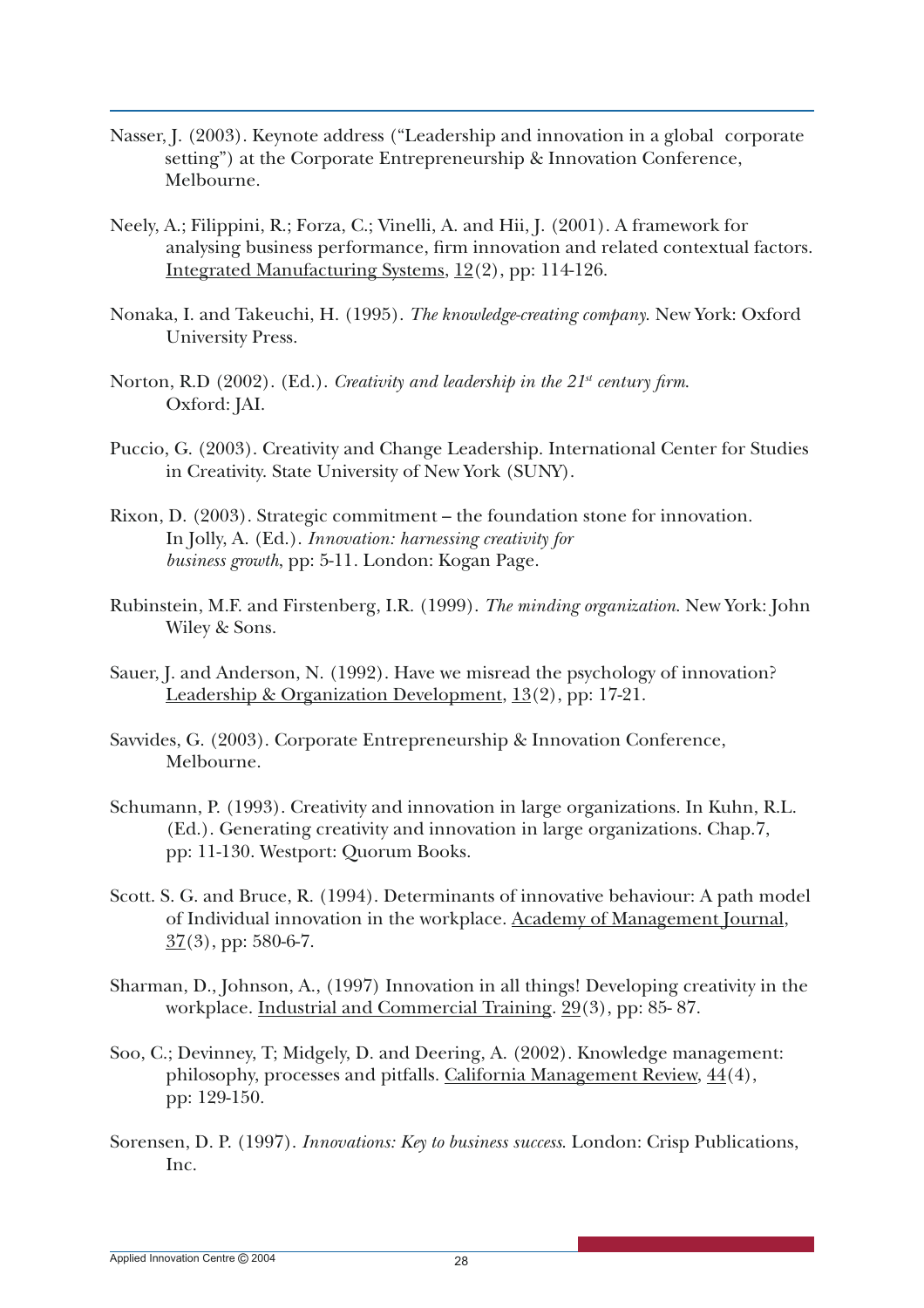- Sternberg, R.J. (1999). (Ed.). *Handbook of creativity*. Cambridge: Cambridge University Press.
- Stevens, G. A.; Burley, J. (1997). Research-Technology Management, 40(3), May-June,16-27.
- Syrett, M. and Lammiman, J. (2002). *Successful innovation*. London: Profile Books.
- Terziovski, M.; Sohal, A.; and Howell, A. (2002). Best practice in product innovation at Varian Australia. Technovation, 22, pp: 561-569.
- Tucker, R. B. (2002). *Driving growth through innovation*. San Francisco: Berrett-Koehler Publishers, Inc.
- Tushman, M. and O'Reilly. C. (1997). *Wining through innovation: a practical guide to leading organizational change and renewal*. Boston (MA): Harvard Business School Press.
- West, M. A. (2003). What are the conditions for creativity and innovation in teams at work? European Summer School, University of Paris, July, Paris.
- West. M. A. (1992). *Innovation strategy*. New York: Prentice Hall.
- West. M.A. and Farr, J.L (1990) (Eds.). *Innovation and creativity at work: psychological and organizational strategies*. Chichester: John Wiley & Sons.
- Zaltman, G., Duncan, R. and Holbeck, J. (1997). *Innovation and Organization.* New York: Wiley.